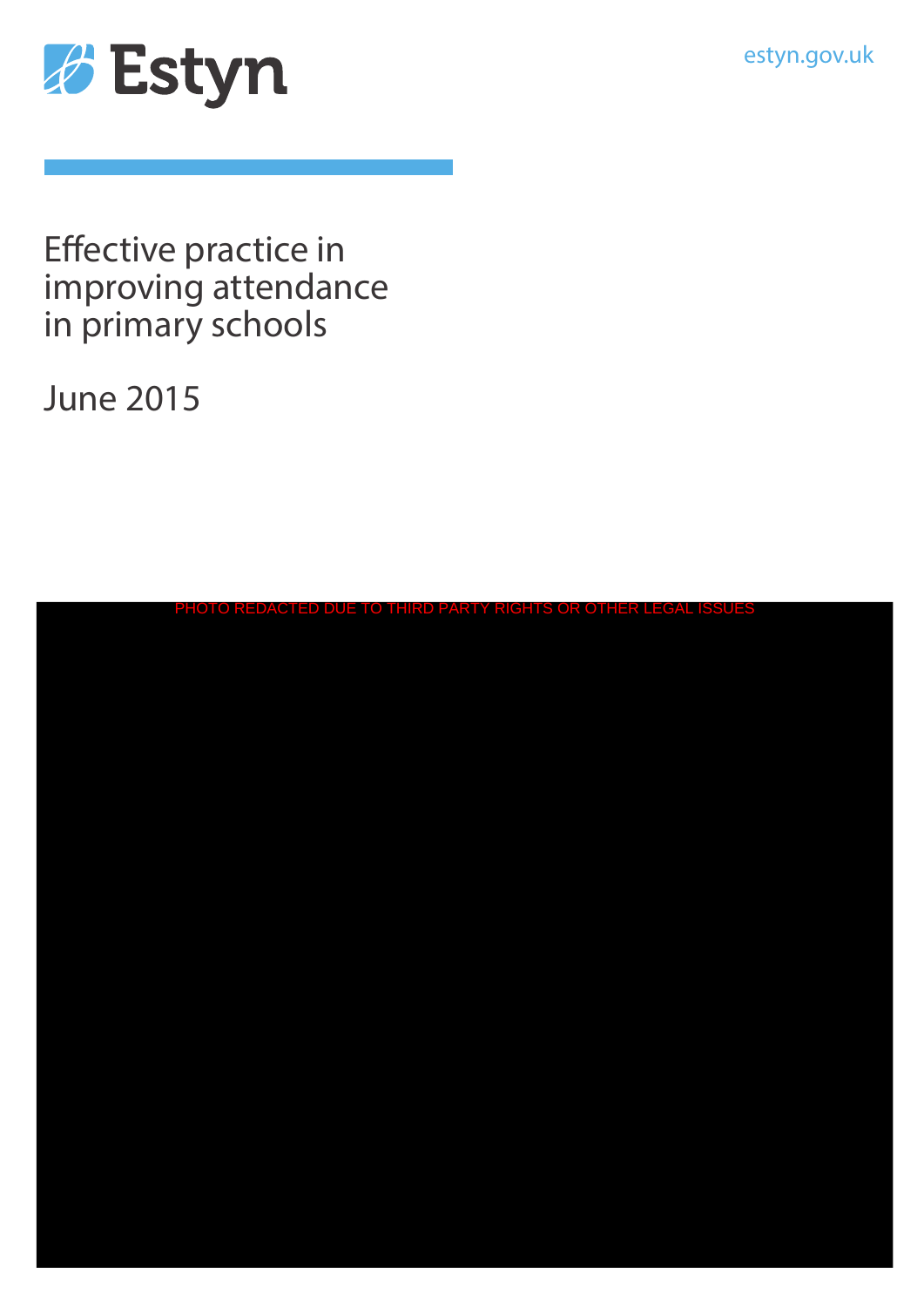#### **The purpose of Estyn is to inspect quality and standards in education and training in Wales. Estyn is responsible for inspecting:**

- $\lambda$  nursery schools and settings that are maintained by, or receive funding from, local authorities
- $\overline{\phantom{a}}$  primary schools
- secondary schools
- $\triangle$  special schools
- $\lambda$  pupil referral units
- $\overline{\phantom{a}}$  independent schools
- $\triangle$  further education
- $\lambda$  independent specialist colleges
- $\triangle$  adult community learning
- $\lambda$  local authority education services for children and young people
- $\triangle$  teacher education and training
- $\triangle$  Welsh for adults
- work-based learning
- $\triangle$  learning in the justice sector

Estyn also:

- A provides advice on quality and standards in education and training in Wales to the National Assembly for Wales and others
- A makes public good practice based on inspection evidence

Every possible care has been taken to ensure that the information in this document is accurate at the time of going to press. Any enquiries or comments regarding this document/publication should be addressed to:

Publication Section Estyn Anchor Court Keen Road **Cardiff** CF24 5JW or by email to [publications@estyn.gov.uk](mailto:publications@estyn.gsi.gov.uk)

This and other Estyn publications are available on our website: [www.estyn.gov.uk](http://www.estyn.gov.uk/)

**© Crown Copyright 2015: This report may be re-used free of charge in any format or medium provided that it is re-used accurately and not used in a misleading context. The material must be acknowledged as Crown copyright and the title of the document/publication specified.**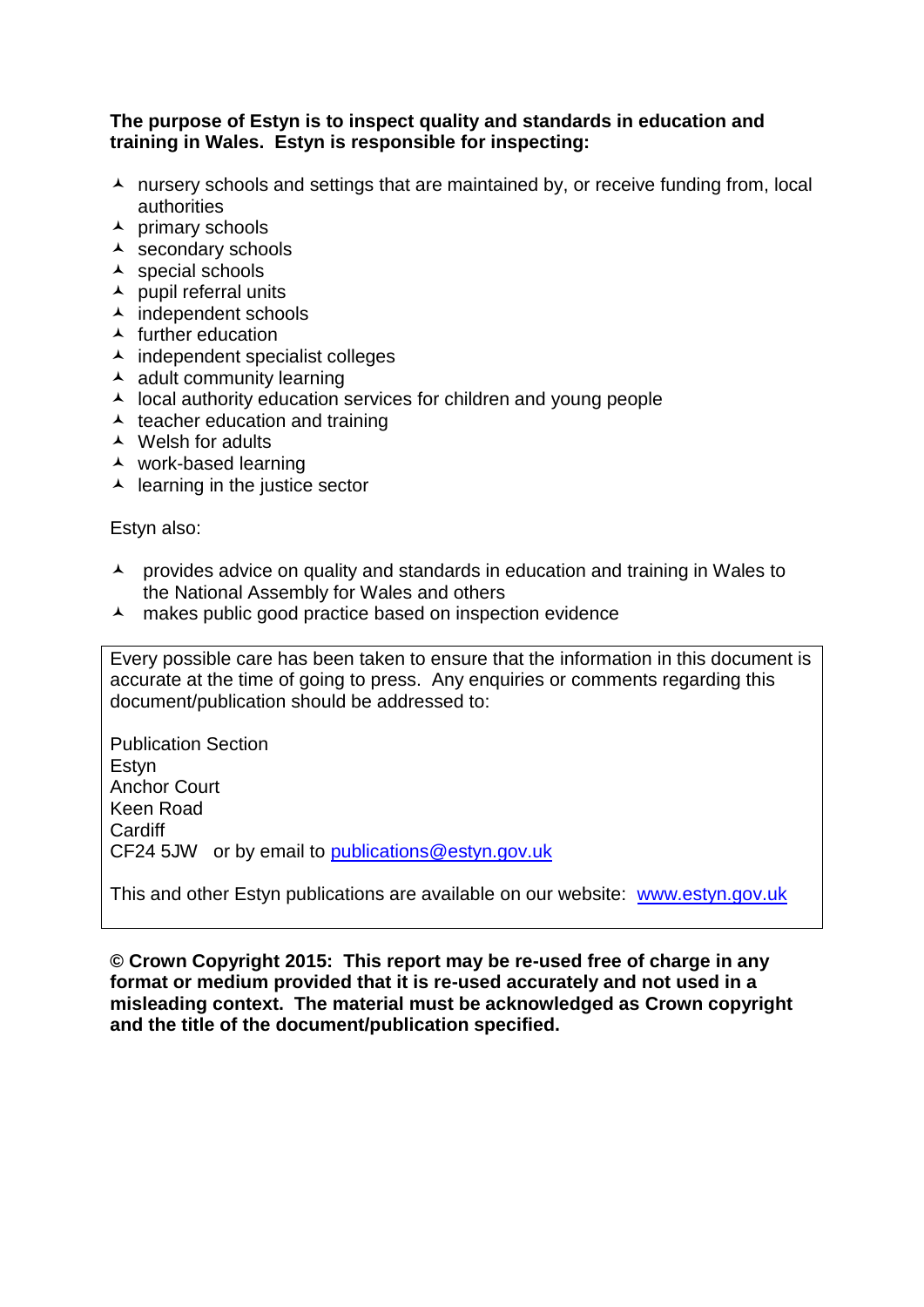| <b>Contents</b>                                                                                                                                         | Page                               |
|---------------------------------------------------------------------------------------------------------------------------------------------------------|------------------------------------|
|                                                                                                                                                         |                                    |
| <b>Introduction</b>                                                                                                                                     | 1                                  |
| <b>Background</b>                                                                                                                                       | 1                                  |
| <b>Main findings</b>                                                                                                                                    | $\mathbf{2}$                       |
| <b>Recommendations</b>                                                                                                                                  | 3                                  |
| How good is primary school attendance?                                                                                                                  | 4                                  |
| Overall attendance<br>Reasons for pupil absence<br>Attendance and attainment<br>Attendance and disadvantage<br>Regional consortia and local authorities | 4<br>5<br>6<br>$\overline{7}$<br>8 |
| 2 Planning to improve attendance                                                                                                                        | 8                                  |
| Data analysis<br>Policies and strategies<br>Sharing best practice and evaluating impact                                                                 | 8<br>10<br>11                      |
| 3 Provision and support for improving attendance                                                                                                        | 11                                 |
| School-based approaches<br>Pupil engagement<br>Working with other schools and external agencies                                                         | 11<br>17<br>18                     |
| Effective practice to improve attendance rates<br>4                                                                                                     | 22                                 |
| Appendix 1: Evidence base                                                                                                                               | 25                                 |
| Appendix 2: Attendance rates at surveyed schools                                                                                                        | 26                                 |
| Appendix 3: Authorised and unauthorised absence                                                                                                         | 27                                 |
| Appendix 4: The current legal position relating to attendance                                                                                           | 28                                 |
| Appendix 5: Local authority and consortia attendance rates                                                                                              | 30                                 |
| Map of absenteeism in Wales                                                                                                                             | 31                                 |
| <b>Reference list</b>                                                                                                                                   | 32                                 |
| The remit author and survey team                                                                                                                        | 33                                 |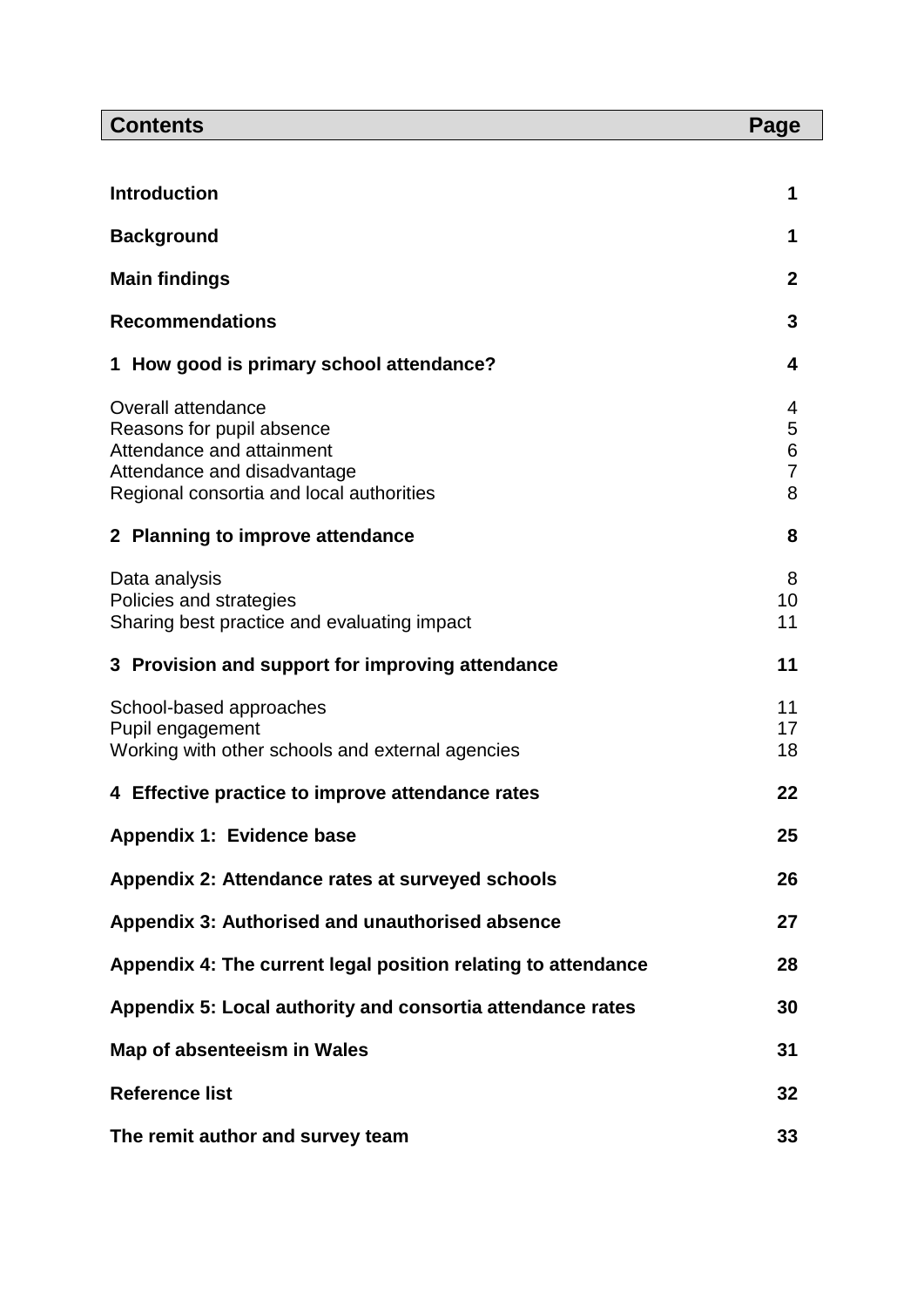### **Introduction**

This report is the second of two thematic reviews produced by Estyn in response to a request for advice about practice in improving attendance from the Minister for Education and Skills in his annual remit letter. The first report, published in September 2014, focused on strategies and actions in secondary schools and local authorities to improve attendance. This report focuses on practices in primary schools that have led to good or improving levels of attendance and includes case studies of best practice.

For this survey, Estyn inspectors visited primary schools across Wales where attendance was either good or had improved significantly in the last four to five years. The schools ranged in size from 60 to 520 pupils and the proportion of pupils eligible for free school meals in those schools ranged from 3% to 60%.

### **Background**

In 2006, Estyn produced a survey report called 'Improving attendance'. Its focus was to provide advice on the interventions used by schools and local authorities to tackle attendance issues in primary and secondary schools. Its main findings were that:

- Very few schools used the benchmarking data provided by the Welsh Assembly Government to set appropriately challenging targets for attendance
- Almost all schools had an attendance policy, but a minority of schools did not review these policies regularly and consequently they were not fit for purpose
- Many schools had problems in preventing pupils taking holidays during term-time

Where practice was good:

- Schools placed great importance on creating an environment that welcomes pupils and encourages them to attend
- Headteachers in primary schools and a member of the senior management team in secondary schools took a leading role in tackling absence
- Good links were established and maintained with families
- Schools had a designated link governor with responsibility for attendance

Many of the findings of this report are similar to those of the 2006 report.

In 2011, the Welsh Assembly Government published 'Strategies for schools to improve attendance and manage lateness', as part of the 'All Wales Attendance Framework'. This sets out examples of effective strategies that schools can employ to help improve attendance. Only a very few schools visited as part of this survey were aware of the report.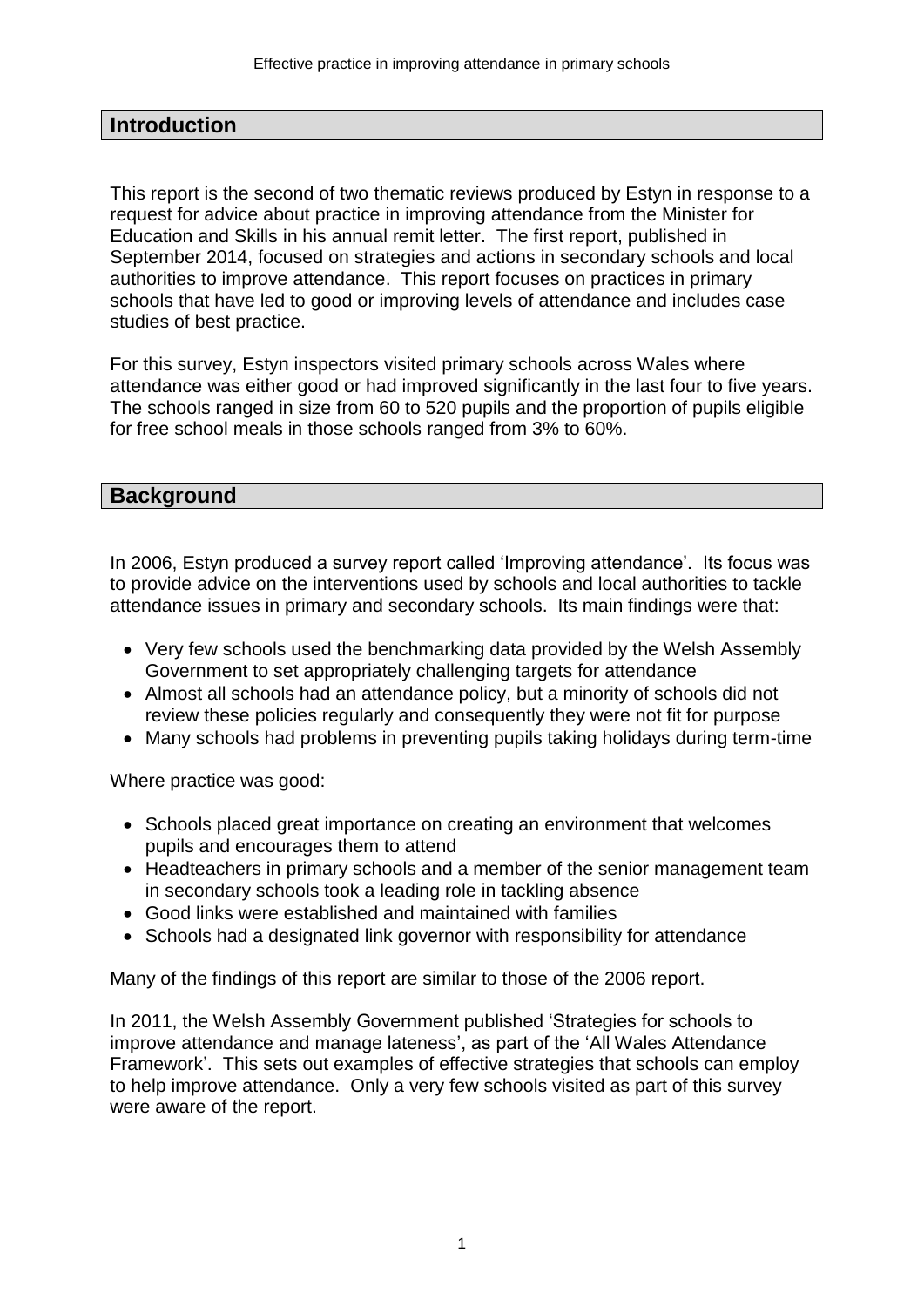# **Main findings**

- 1 Schools that maintain good attendance or improve attendance often employ common strategies. In these schools, it is the consistent attention given to attendance and the variety of strategies employed that has led to good attendance and not the implementation of one particular strategy. Schools with consistently good or improved attendance:
	- create an environment that welcomes pupils and plan learning opportunities that encourages them to attend
	- have a clear attendance policy that pupils, parents and staff understand
	- raise the profile of attendance with pupils and parents, so that they understand the impact of poor attendance on pupils' work and life chances
	- provide a strong message to parents that the school has a high expectation of pupil attendance, and responds quickly and consistently to absence
	- understand the reasons for individual pupil absence and provide targeted challenge and support for these pupils and their families
	- involve parents in school life and in strategies to improve attendance
	- have strong links with support services including community groups, social services and the education welfare service that can assist in engaging and supporting vulnerable families
	- have staff with a clearly defined responsibility for monitoring and improving attendance
	- have a robust first-day and on-going contact system in place
	- use all the data available to identify and act on attendance issues quickly and consistently
	- use appropriate rewards and incentives to encourage good attendance
	- include attendance in school improvement planning and ensure that strategies are implemented in a timely manner
	- have senior staff and a governing body that monitor and evaluate the impact of attendance strategies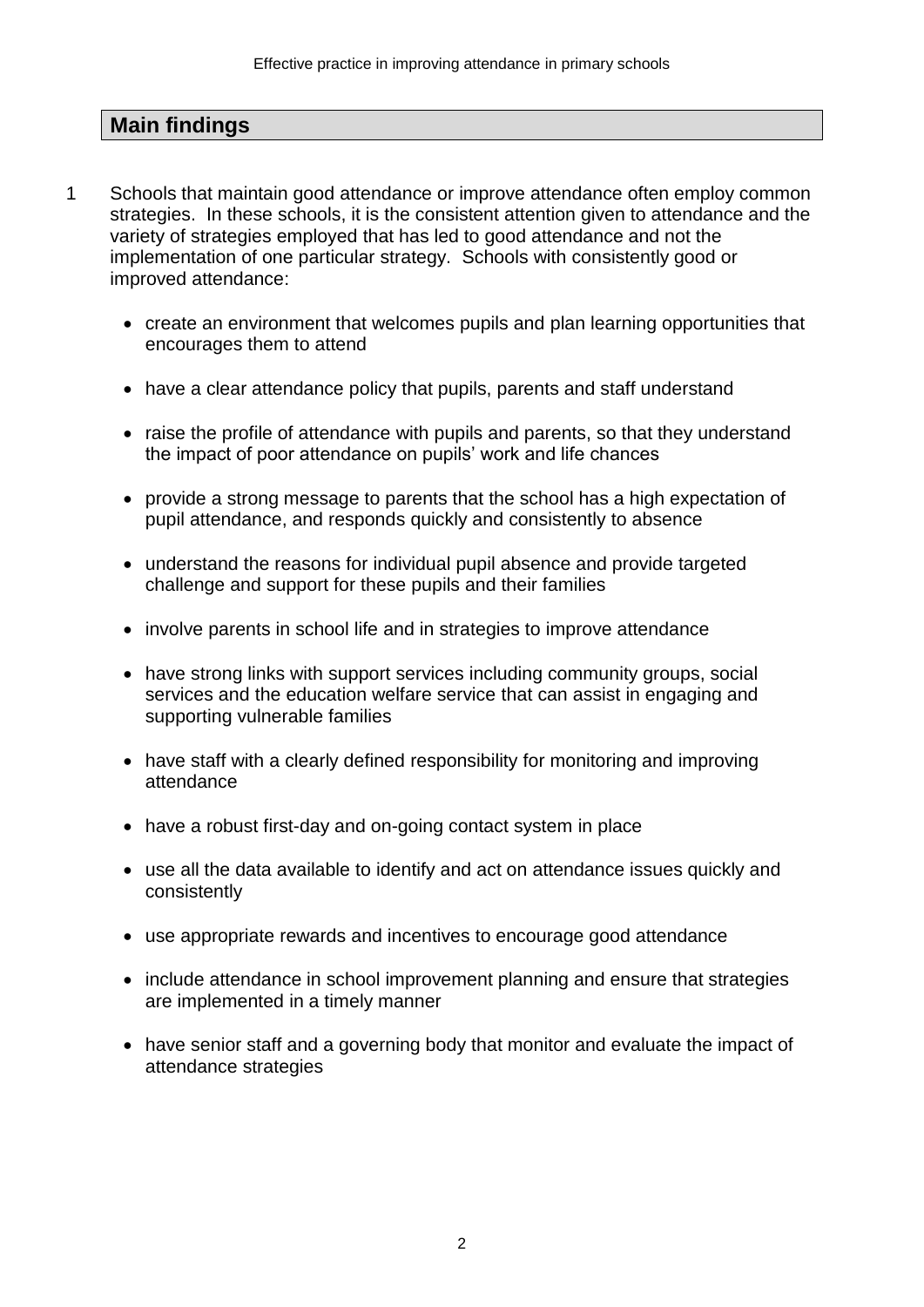### **Recommendations**

#### **Schools should:**

R1 implement the strategies identified in this report to make sure that all pupils attend school regularly

#### **Local authorities and consortia should:**

- R2 facilitate the sharing of best practice between schools, local authorities and regional consortia
- R3 make sure that challenge advisers challenge and support school leaders in relation to action on pupil attendance

#### **The Welsh Government should:**

R4 publicise the 'Strategies for schools to improve attendance and manage lateness' portion of the 'All Wales Attendance Framework'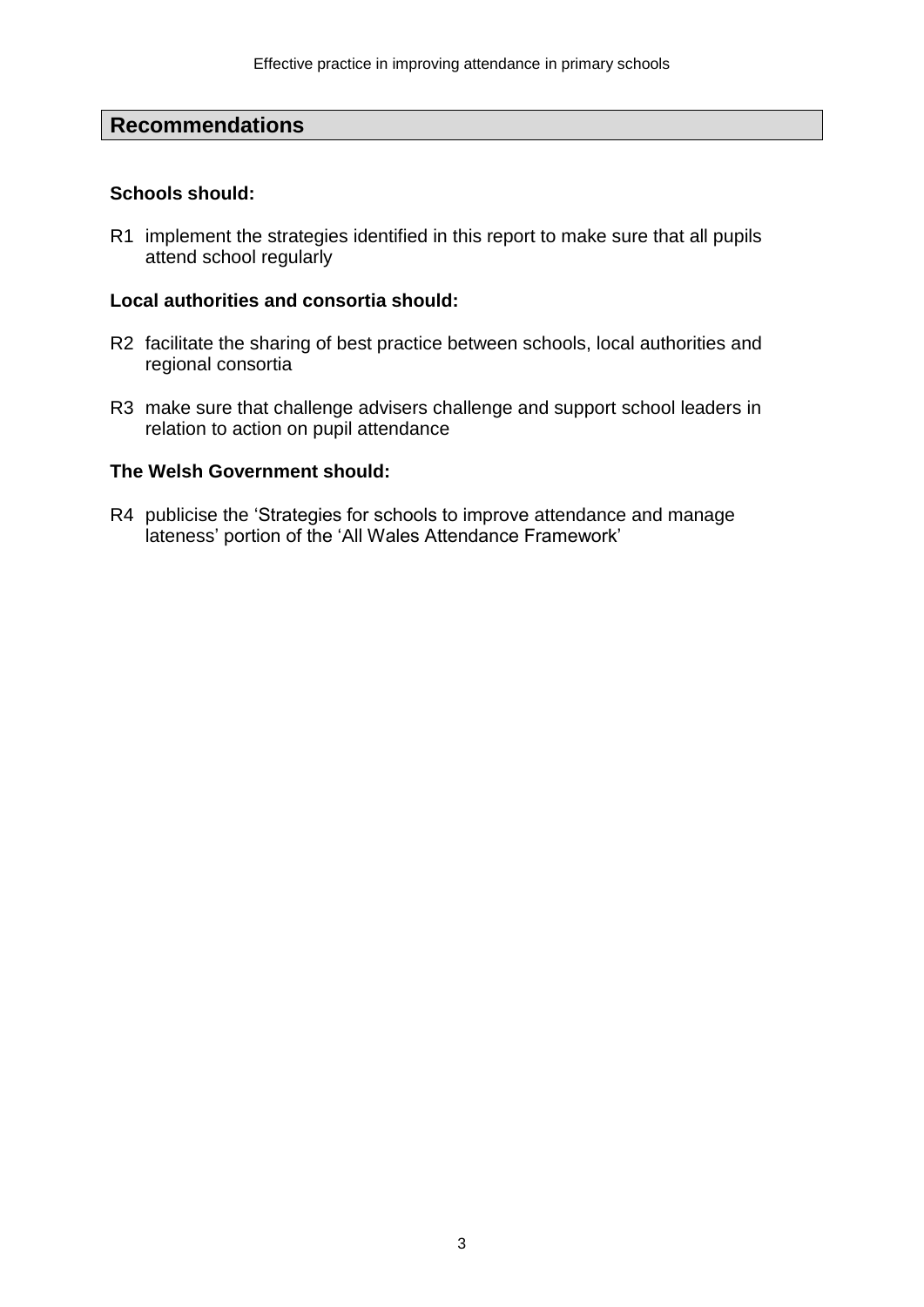# **1 How good is primary school attendance?**

### **Overall attendance**

2 Attendance in maintained primary schools has improved over the last five years, with a sharp improvement last year (2013/2014). Average attendance in maintained primary schools now stands at 94.8%, (Welsh Government, 2014) (Figure 1). The improvement in attendance in 2013/2014 is the largest year-on-year increase seen over the past 10 years and results from an increased focus by schools on this issue.





Source: Pupils' Attendance Record, Welsh Government, 2014.

- 3 An attendance rate of 94.8% means that on average pupils missed 5.2%<sup>1</sup> of half-day sessions from maintained primary, special and independent schools in 2013-2014. This means that on average every primary school pupil in Wales missed around eight days of school during the year.
- 4 Although attendance rates in primary schools in Wales now stands at its highest ever level, it is still below that recorded in other parts of the United Kingdom. Based on the last full year for which verified data is available (2012-2013), the primary school attendance rate in Wales trails behind that in the other home nations:

| $\bullet$ | England          | 95.3% |
|-----------|------------------|-------|
| $\bullet$ | Northern Ireland | 94.9% |

- Scotland 94.9%
- Wales 93.7%

 $\overline{a}$ 

Sources: Great Britain (DfE) 2014, Northern Ireland (DENI) 2014, Scottish Government 2013.

 $1$  This figure includes both authorised and unauthorised absences. See Appendix 3.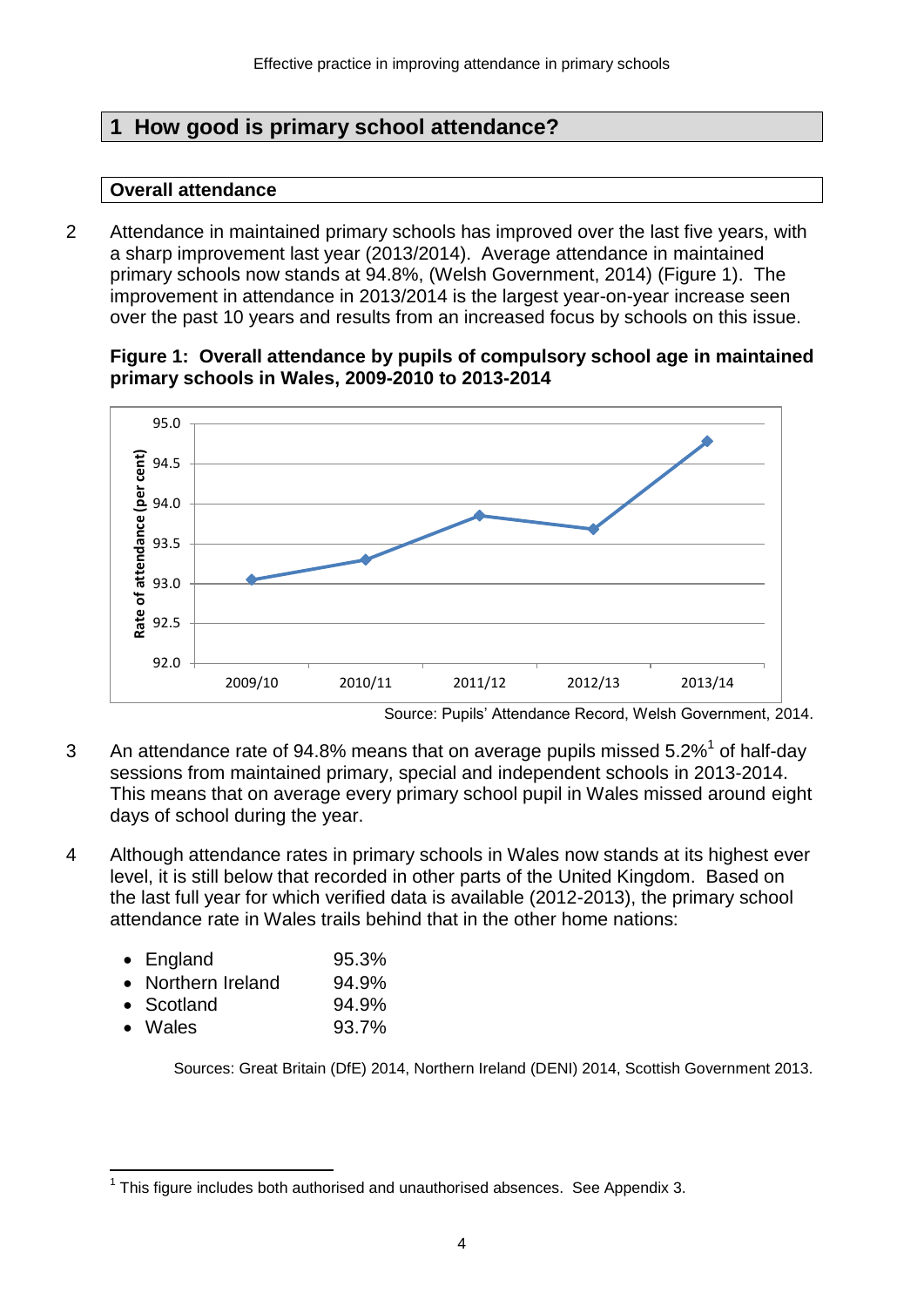### **Reasons for pupil absence**

- 5 The percentage of sessions missed by pupils fell from 6.9% of half-day sessions in 2009-2010 to 5.2% in 2013-2014, (Welsh Government, 2014) (Figure 2). This means that on average pupils are now in school for an extra two and a half days every year throughout their primary school life.
- 6 In 2012-2013, the rate of overall absence from maintained primary, special and independent schools rose by 0.2 percentage points. This was mainly due to increased levels of illness. However, the latest figures show that overall absence has fallen in primary schools again, (Welsh Government, 2014).

#### **Figure 2: Rates of absenteeism by pupils of compulsory school age in maintained primary schools, 2009-2010 to 2013-2014**



- 7 Illness is the most common reason for absence in maintained primary schools, accounting for almost 60% of absences (Figure 3). The proportion of absence accounted for by medical or dental appointments increased slightly in 2013-2014 and accounts for 6.3% of all absences, (Welsh Government, 2014).
- 8 In 2013-2014, pupils who were 'late (arriving after the register closed)' accounted for 1.1% of all absences, (Welsh Government, 2014). Inspection and survey evidence shows that the recording of this type of absence varies significantly across primary schools and that there is considerable variation in the time at which primary schools consider their register as 'closed'. Until recently, there has been a lack of clear guidance and consistency in how long registers should remain open at the start of each school session, causing considerable variation across Wales. However, the Welsh Government has responded to this by providing the Education Welfare Service with clear guidance that registers should remain open for only 30 minutes after the start of the session.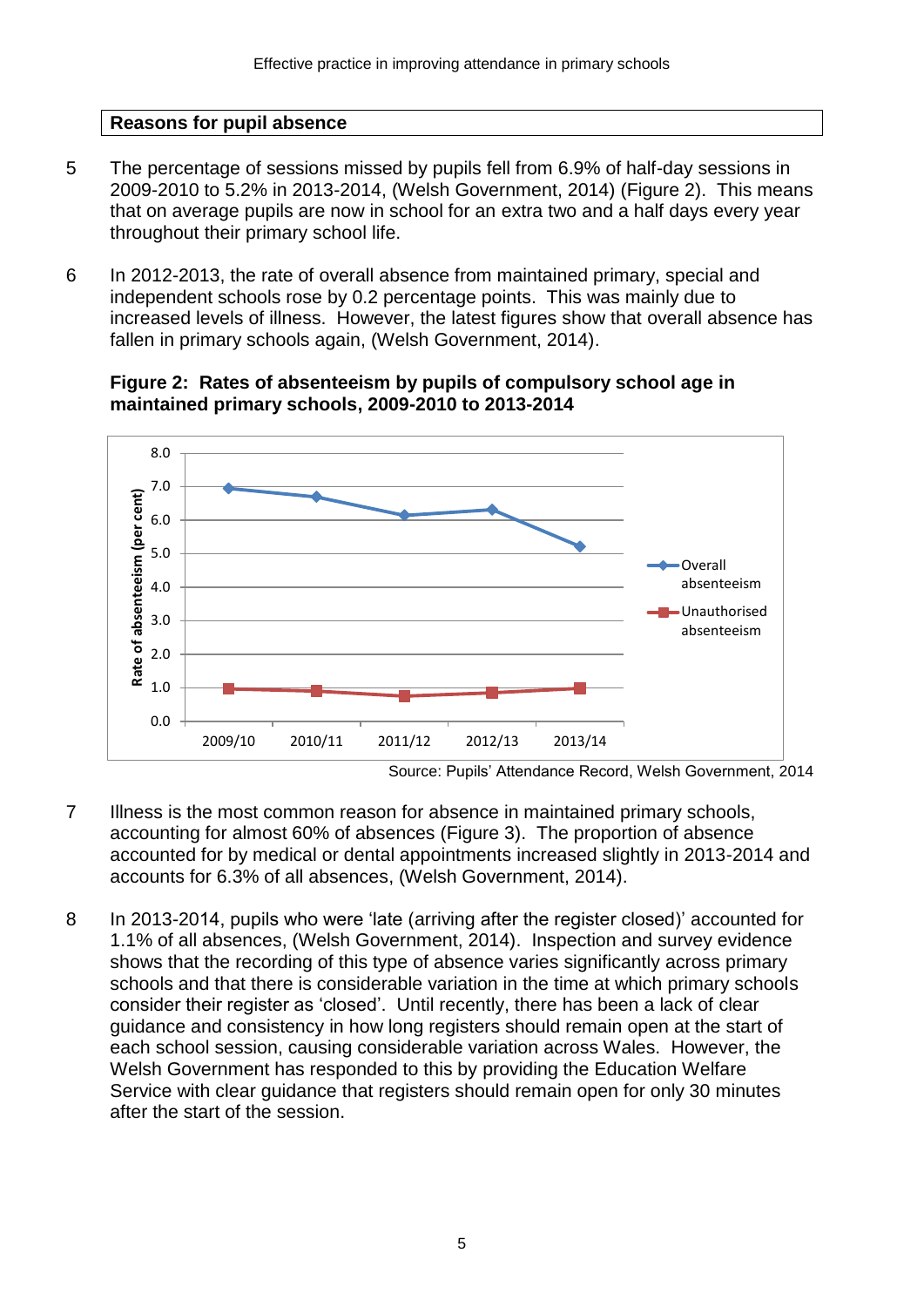| Type of absence | Reason for absence                                                 | $2011 -$ | $2012 -$ | $2013 -$ |
|-----------------|--------------------------------------------------------------------|----------|----------|----------|
|                 |                                                                    | 2012     | 2013     | 2014     |
| Authorised      | <b>Illness</b>                                                     | 51.7     | 56.9     | 57.2     |
|                 | Medical or dental appointments                                     | 10.2     | 6.2      | 6.3      |
|                 | Religious observance                                               | 0.2      | 0.2      | 0.4      |
|                 | Study leave                                                        | 0.1      |          |          |
|                 | Traveller absence                                                  | 0.5      | 0.5      | 0.5      |
|                 | Agreed family holiday                                              | 19.3     | 17.0     | 11.7     |
|                 | Agreed extended family holiday                                     | 0.6      | 0.3      | 0.2      |
|                 | Excluded, but no alternative provision made                        | 0.3      | 0.3      | 0.3      |
|                 | Other authorised (not covered by other codes or descriptions)      | 4.8      | 5.0      | 4.5      |
|                 | <b>Total authorised absence</b>                                    | 87.7     | 86.4     | 81.1     |
| Unauthorised    | Family holiday (not agreed or sessions in excess of agreement)     | 1.3      | 3.1      | 8.0      |
|                 | Late (arrived after the register closed)                           | 1.1      | 0.9      | 1.1      |
|                 | Other unauthorised (not covered by other codes or<br>descriptions) | 7.7      | 7.7      | 9.1      |
|                 | No reason for the absence provided yet                             | 2.2      | 1.9      | 0.8      |
|                 | <b>Total unauthorised absence</b>                                  | 12.3     | 13.6     | 18.9     |
| Overall         | <b>Total overall absence</b>                                       | 100.0    | 100.0    | 100.0    |
|                 | Source: Pupils' Attendance Record, Welsh Government, 2014          |          |          |          |

### **Figure 3: Percentage of sessions missed by pupils of compulsory school age in maintained primary schools, by reason for absence**

9 While the rate of overall absence fell in maintained primary schools, the rate of unauthorised absence increased. This is as a result of schools categorising certain types of absence as unauthorised that they may have classed as authorised in the past.

10 Many schools (supported by local authorities and regional consortia) now implement a policy of not authorising family holidays during the academic year. In the last two years, the percentage of absence due to family holidays authorised by schools has fallen notably. Over the same period, unauthorised absences due to family holidays not agreed with the school have risen by a similar amount. The proportion of absence due to family holidays not agreed by the school increased from 1.3% in 2011-2012 to 8.0% in 2013-2014, (Welsh Government, 2014). Survey evidence shows that the growing practice of schools not authorising family holidays during term time is the most significant factor in this rise in unauthorised absences in primary schools.

### **Attendance and attainment**

11 The statistical link between attendance and attainment is strong. In 2014, over 92% of pupils with no absence gained the core subject indicator  $(CSI)^2$  at the end of key stage 2 (Figure 4). For pupils with attendance below 90%, but more than 80%, this figure drops notably to around 77% of pupils. For the lowest attending pupils, those with attendance lower than 70% but more than 50%, only 50% gained the CSI, (Welsh Government, 2015).

 $\overline{a}$  $2$  The core subject indicator (CSI) refers to pupils gaining the expected level 4 or above in English, mathematics and science at the end of key stage 2.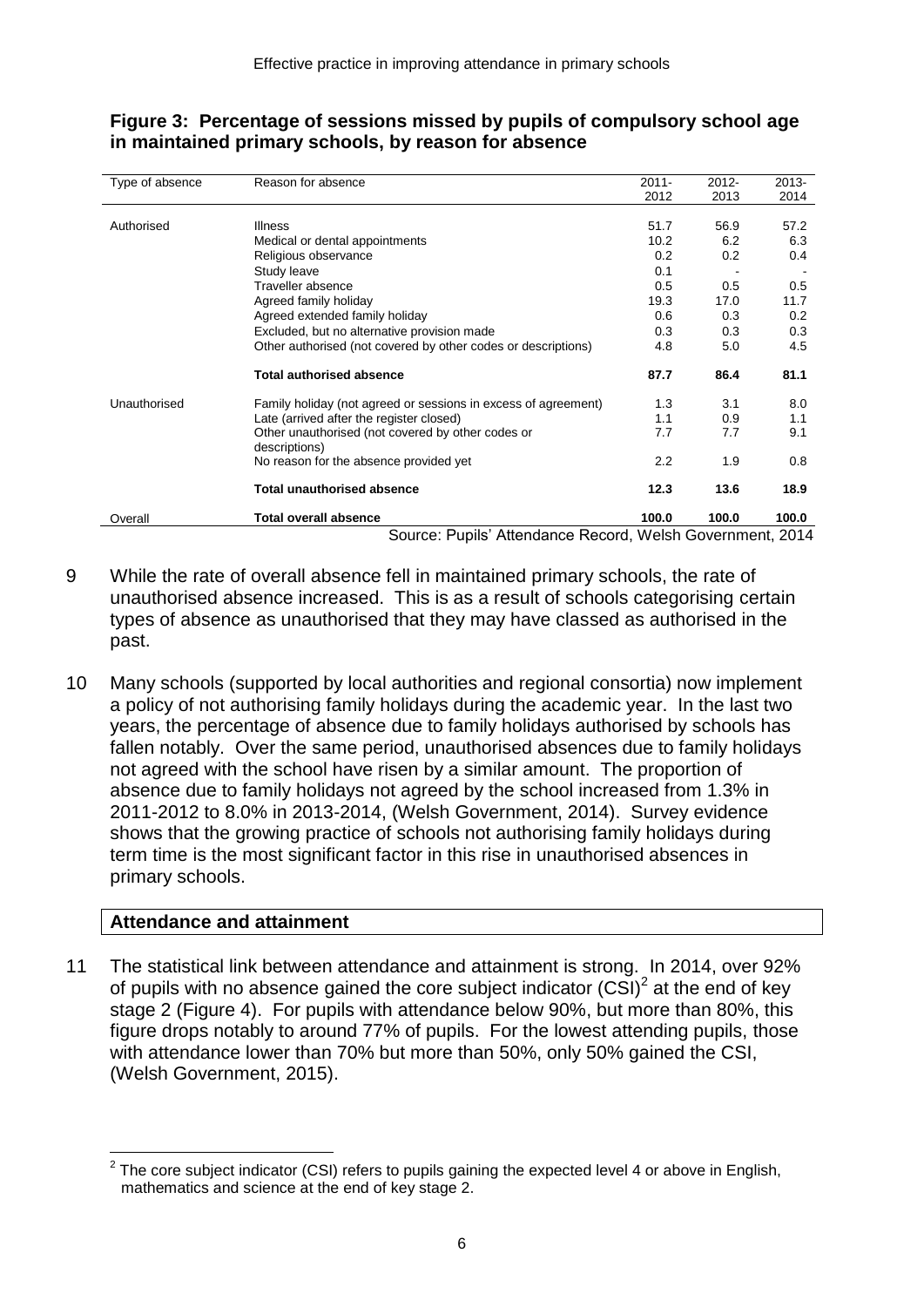



(a) Chart data for pupils whose absence rates were over 50% are not shown due to there being fewer than 50 pupils in the years' cohorts.

Source: Welsh Government, 2015

12 Based on the statutory number of 190 school days per year, a pupil with 90% attendance will miss 19 days of schooling each year. Between entering primary school in the reception class to the end of primary education in Year 6, a pupil with an average attendance of 90% will miss 133 full days of school. This is over half a year of learning.

### **Attendance and disadvantage**

- 13 Attendance data indicates that there is a relationship between the overall rate of attendance and the proportions of pupils eligible for free school meals. In general, schools with a higher proportion of pupils eligible for free school meals have lower attendance rates (Figure 5). However, the data also shows that schools with similar percentages of pupils eligible for free school meals can have very different rates of overall attendance, (Welsh Government, 2015).
- 14 In 2014, in schools with the lowest proportion of pupils eligible for free school meals (below 8%), attendance varied from 88.9% to 98.8%. In schools with the highest proportion of pupils eligible for free school meals (over 32%), attendance varied from 87.9% to 97.5%, (Welsh Government, 2015). Based on the statutory number of 190 school days per year, in schools with the highest proportion of pupils eligible for free school meals, pupils miss around five more school days each year, on average, than pupils in the lowest free-school-meal group.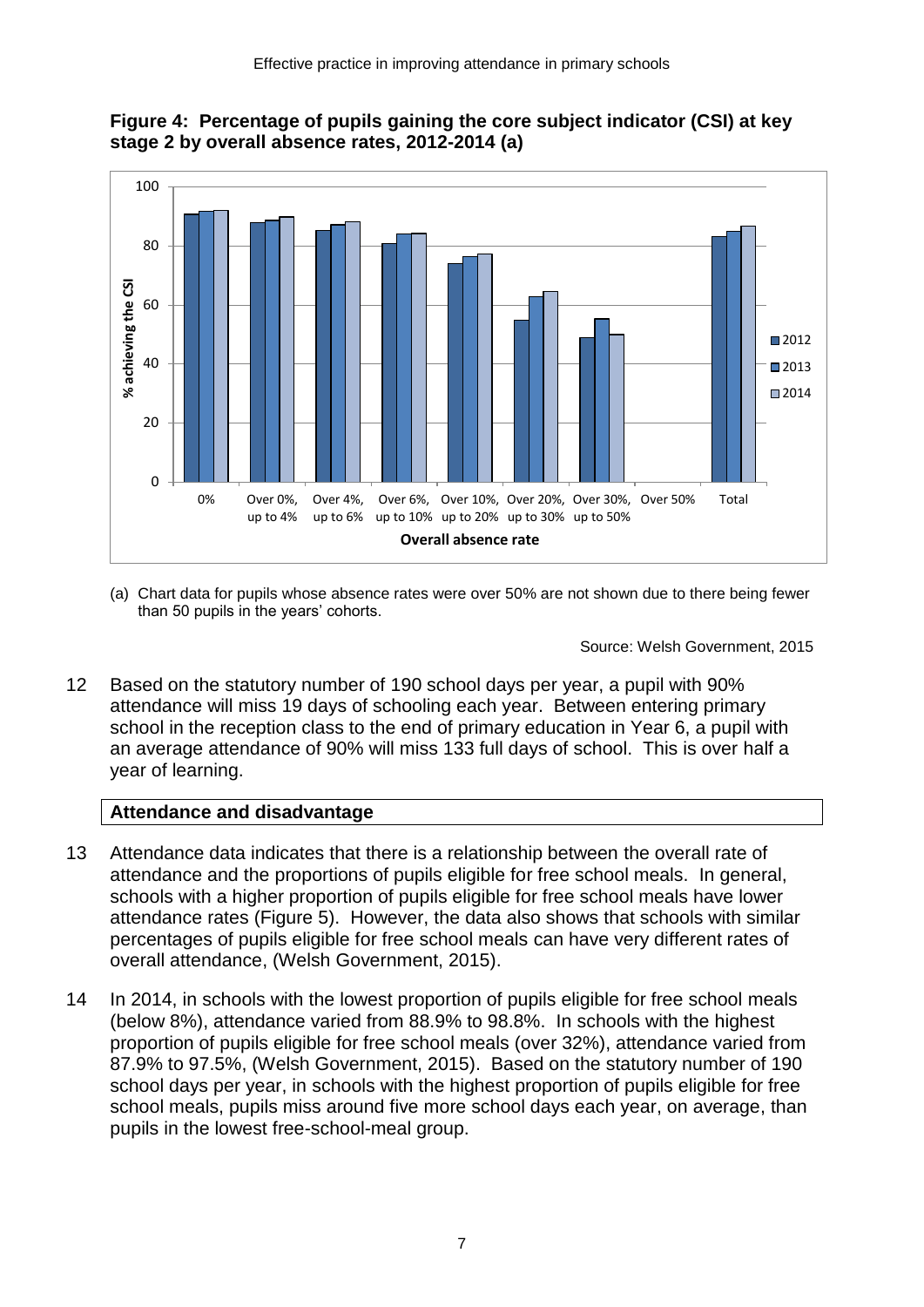#### **Figure 5: Absenteeism by pupils of compulsory school age in maintained primary schools, by proportion eligible for free school meals, 2013-2014 (a)**

|                                                                                                                                                                                                                                                                      | Percentage of half-day sessions missed |                      |                   |  |
|----------------------------------------------------------------------------------------------------------------------------------------------------------------------------------------------------------------------------------------------------------------------|----------------------------------------|----------------------|-------------------|--|
| Percentage entitled to free school meals                                                                                                                                                                                                                             | Overall absence                        | Unauthorised absence | Number of schools |  |
| 8% or less                                                                                                                                                                                                                                                           | 5.0                                    | 0.4                  | 313               |  |
| 16% or less, but over 8%                                                                                                                                                                                                                                             | 5.7                                    | 0.5                  | 345               |  |
| 24% or less, but over 16%                                                                                                                                                                                                                                            | 6.4                                    | 0.8                  | 241               |  |
| 32% or less, but over 24%                                                                                                                                                                                                                                            | 7.0                                    | 1.0                  | 205               |  |
| Over 32%                                                                                                                                                                                                                                                             | 7.7                                    | 1.7                  | 275               |  |
| All maintained schools<br>$\mathbf{A} \times \mathbf{B}$ , and a set of the contract of the contract of the contract of the contract of the contract of the contract of the contract of the contract of the contract of the contract of the contract of the contract | 6.3                                    | 0.9                  | 1,379             |  |

(a) Free school meal data are based on a three year average.

Source: Pupils' Attendance Record and Pupil Level Annual Schools Census (PLASC), Welsh Government, 2014.

#### **Regional consortia and local authorities**

- 15 The rates of attendance vary too much between local authorities and between schools within the same local authority (Appendix 5).
- 16 All regional consortia and local authorities have taken action to reduce rates of overall absence in primary schools in 2013-2014. In just under half of local authorities, unauthorised absences have increased. This increase coincides with the increase in the number of schools taking a firmer stance on not authorising family holidays during term time.
- 17 There is a now consistent message coming from most local authorities, most of whom have policies that discourage schools from authorising family holidays during term time, although the responsibility for authorising these holidays ultimately rests with headteachers. For the most part, this change accounts for this increase in unauthorised absences.

# **2 Planning to improve attendance**

#### **Data analysis**

- 18 Schools that have been successful in maintaining or improving attendance undertake detailed analysis of the data available to schools on pupil absence. Through this analysis, they identify specific patterns and attendance issues relating to attendance at the school and go on to identify individual pupil reasons for absence.
- 19 At best, those responsible for analysing attendance data, do so regularly. In many cases, they scrutinise data on a weekly basis as well as over longer periods. They analyse attendance for groups of learners as well as individuals. As a result, they are able to detect differences in attendance for different groups of learners, falls in individual pupils' attendance or unexplained absences quickly. Following this, they undertake agreed actions, such as contacting parents or support services, without delay.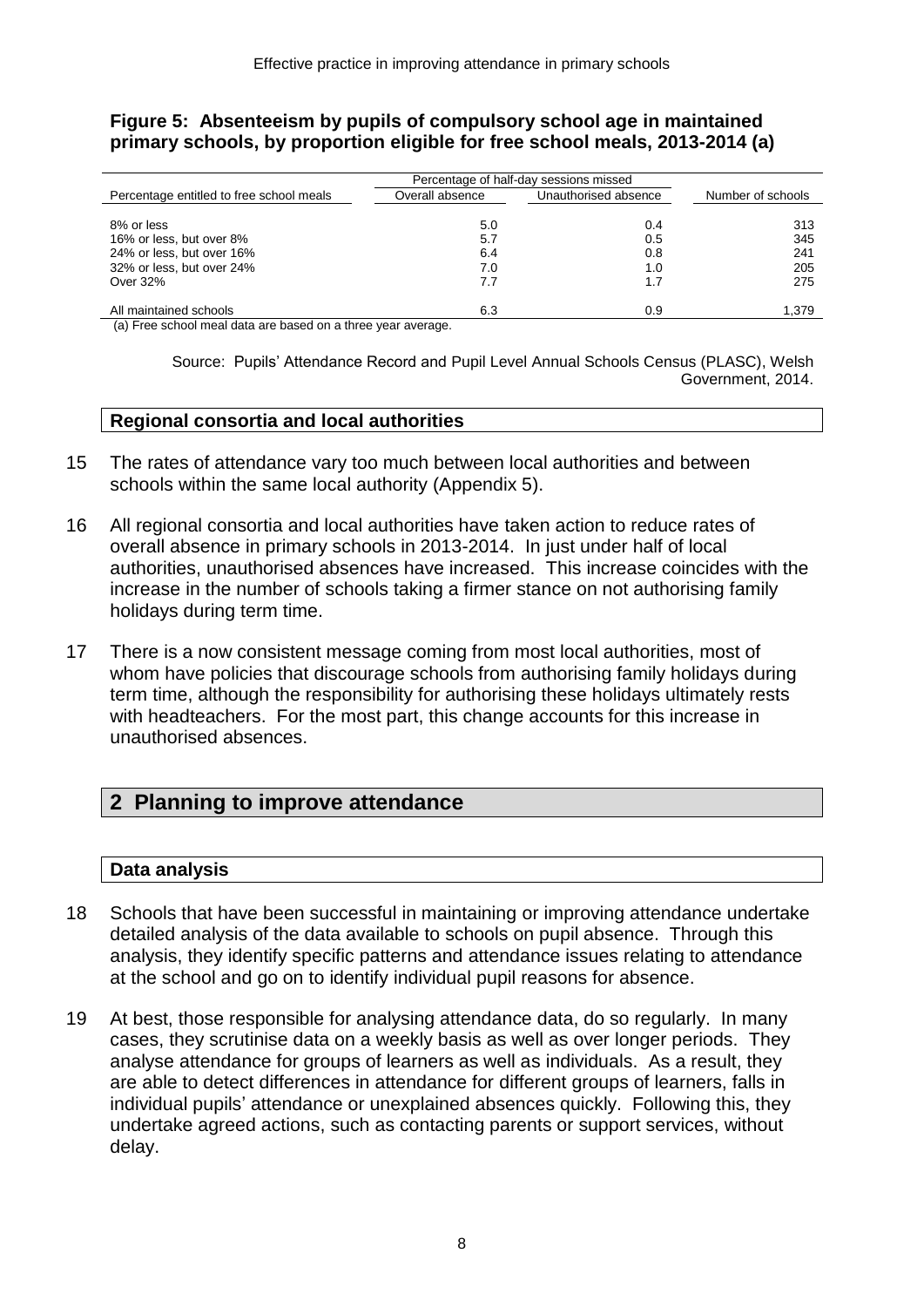- 20 Effective schools ensure that all staff and the school's governing body have a good understanding of the school's attendance data. Those responsible for attendance data inform all teachers about the attendance rates of their pupils, including any reduction in attendance of individual pupils. As a result, all staff are aware of their role in improving attendance. They challenge unexplained absences sensitively but robustly and are consistent in the messages that they give on the importance of attendance.
- 21 These schools use attendance data to inform strategic planning. They set ambitious but realistic targets for attendance and build strategies into the school's improvement plan to maintain and improve attendance. This ensures that the governing body can hold school leaders to account on this important matter.

### **Detailed data analysis at Acton Park Primary School, Wrexham**

There are 480 pupils at the school. About 11% of pupils are eligible for free school meals. This is lower than local and national averages. English is the home language for most pupils and around 6% of pupils receive support for English as an additional language. The school identifies about 12% of pupils as having additional needs.

At Acton Park, school leaders analyse attendance data to inform improvement plans and interventions. The school administrative officer, the specialist teaching assistant and school leaders analyse attendance data carefully to identify attendance and absence. The analysis includes careful scrutiny of the attendance of individual pupils and of various groups, including:

- pupils with English as an additional language
- pupils eligible for free school meals
- pupils with additional learning needs
- minority ethnic groups
- boys and girls
- individual classes and year groups

The school also analyses data over time to identify annual and three-year trends in relation to pupil absence for holidays.

School leaders also use a 'matrix of vulnerability'. This matrix is a collection of a range of data from a number of sources that leaders use to assess the likelihood of support that pupils and parents might need.

Following the rigorous data analysis, the school implements activities that meet the specific needs and challenges of particular pupils and parents.

These include:

- a nurture breakfast club, which targets specific pupils who may arrive late to school without having breakfast, and which provides a valuable opportunity for checking a pupils' wellbeing, (how are they feeling? and Is there anything the school can do to help?)
- a therapeutic story-writing project for small groups of children who are at risk of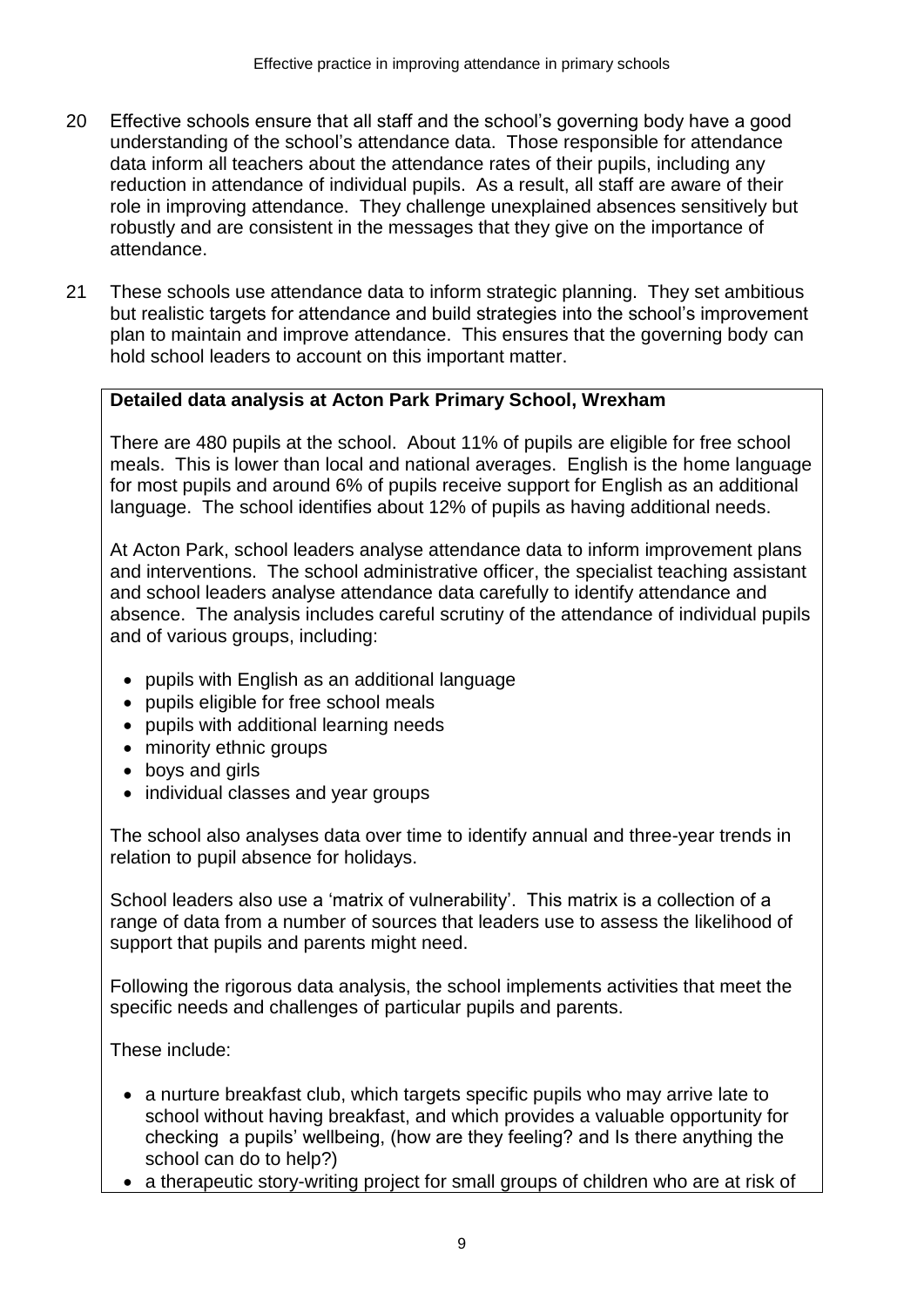non-attendance and who have emotional and behavioural difficulties

- parent workshops to help them understand their children's behaviour and attitude and the impact these can have at home and on school attendance
- a student-assist programme to help pupils to develop positive self-esteem and resilience, especially on transition to secondary school for Year 6 pupils
- social and communications skills sessions for pupils who would benefit from developing these skills
- sessions on developing phonic skills for pupils with low literacy skills
- support for pupils eligible for free school meals who require further challenge in their learning
- an anxiety workshop to support pupils to cope with emotional problems

The school has maintained good pupil attendance for the last four years with an overall attendance rate of around 95%. This places the school mostly among the top 25% when compared with similar schools. Data analysis helps the school to identify those at risk of poor attendance at an early stage early and has helped the school to put in place effective intervention strategies for pupils and parents. This has had a positive impact on improving attendance. The percentage of pupils absent due to holidays within term time has decreased to its lowest ever level.

- 22 In nearly all schools visited, challenge advisers discuss attendance data with school leaders. This contributes to maintaining attendance as an important strategic priority. In a minority of cases, challenge advisers do not challenge school leaders about the issues underlying poor attendance, for example the reasons for persistent absences or poor attendance of groups of pupils. In addition, challenge advisers do not make enough use of the knowledge about families that education welfare officers hold to inform their discussions.
- 23 Most of the schools visited, whose attendance had improved, analyse attendance data on a regular basis and share the results of actions they take with their governing body. However, even in these schools, only a few evaluate the impact of the individual actions they take on pupils' attendance.

### **Policies and strategies**

- 24 Successful schools have a clearly understood attendance policy. In the best cases, these set out the school's aims and objectives, along with systems and procedures for ensuring regular school attendance and for investigating poor attendance.
- 25 School leaders ensure that they develop policies that take into account the views of pupils, parents and the governing body. They consult with their local authority and education welfare service to ensure the school's strategies reflect local authority policy.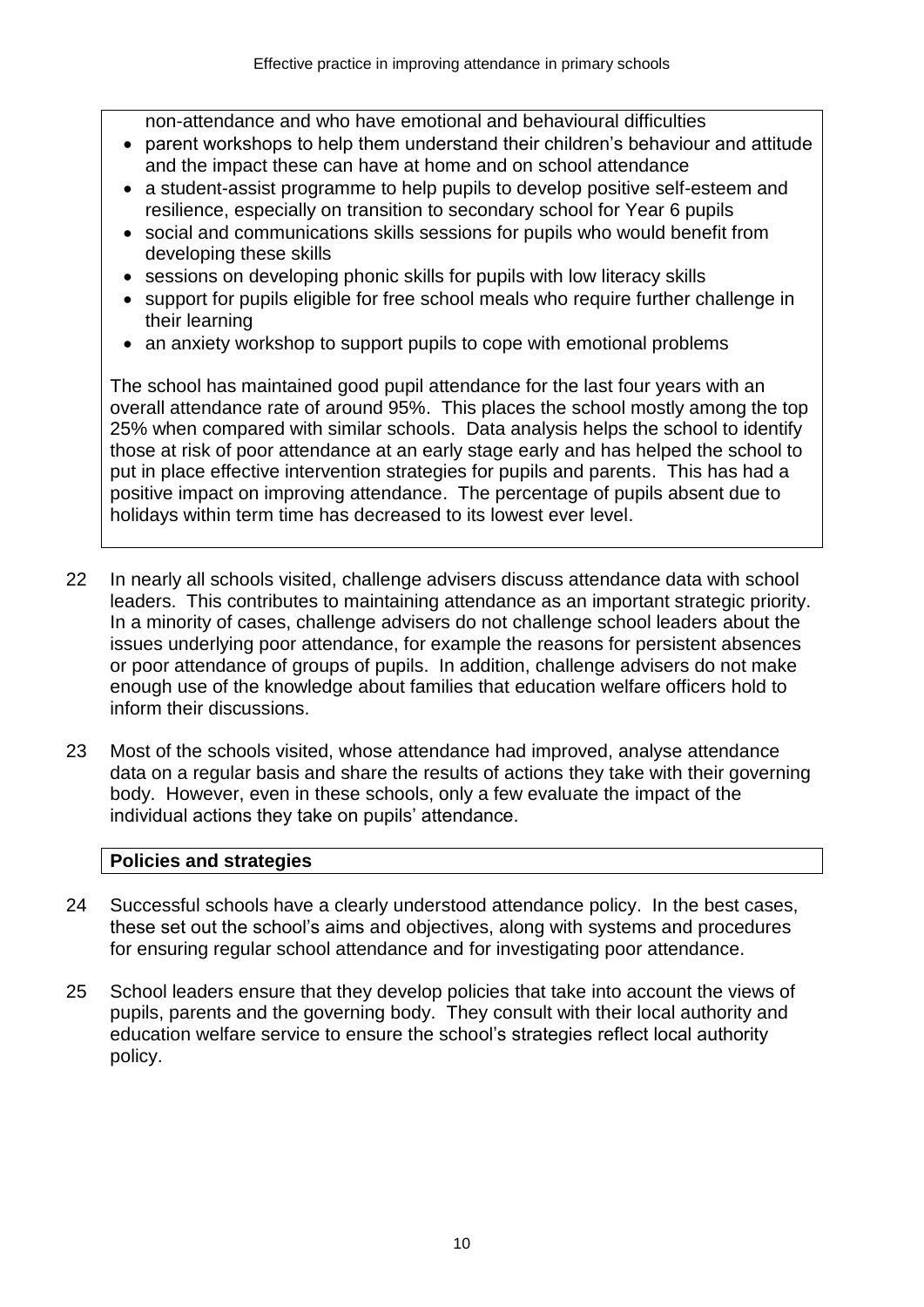Parkland Primary School in Swansea has a parents' forum that promotes good and ongoing communication with parents. The forum meets regularly and has an open agenda that allows school leaders and parents to discuss school matters. This group is a valuable source of information for the school about issues such as attendance. The forum took part in scrutinising and agreeing the new attendance policy. This helped ensure parental co-operation. This group is also able to speak with other parents, ensuring that the school communicates its message consistently and widely.

- 26 A minority of schools develop their attendance policy in conjunction with other cluster primary schools and the local secondary schools. This ensures a common vision and sends a strong message to pupils and parents.
- 27 Where schools have a policy that is effective in improving attendance, leaders continue to monitor, evaluate and adapt their policy to ensure that the policy is up-to-date and reflects changes in local and national policy, and that the school continues to employ the most relevant strategies.

### **Sharing best practice and evaluating impact**

- 28 Local authorities and regional consortia are generally aware of primary schools that have effective strategies to improve and maintain good attendance. However, only in a few cases are primary schools with very good attendance levels being used as models of best practice or to support other schools.
- 29 In the best cases, schools receive comparative data from the local authority and are aware of how other schools perform. As a result, they are able to set appropriate targets and contact other schools to share good practice.
- 30 Local authorities and regional consortia do not always share best practice in improving attendance. For example, headteachers are not always aware of effective strategies to improve attendance in other local authorities, even when these authorities are in the same consortium.

# **3 Provision and support for improving attendance**

### **School-based approaches**

- 31 Parents or carers are responsible for ensuring their child attends school regularly. Schools have an important role in establishing policies and procedures that support high levels of attendance. Effective school leaders understand the importance of attendance to pupils' life chances and place a high priority on implementing a broad range of strategies to maintain and improve pupil attendance.
- 32 These leaders develop clear policies and practices to support good attendance that they share with pupils, parents and staff. They provide pupils and parents with a range of information on the impact of poor attendance on attainment and the possible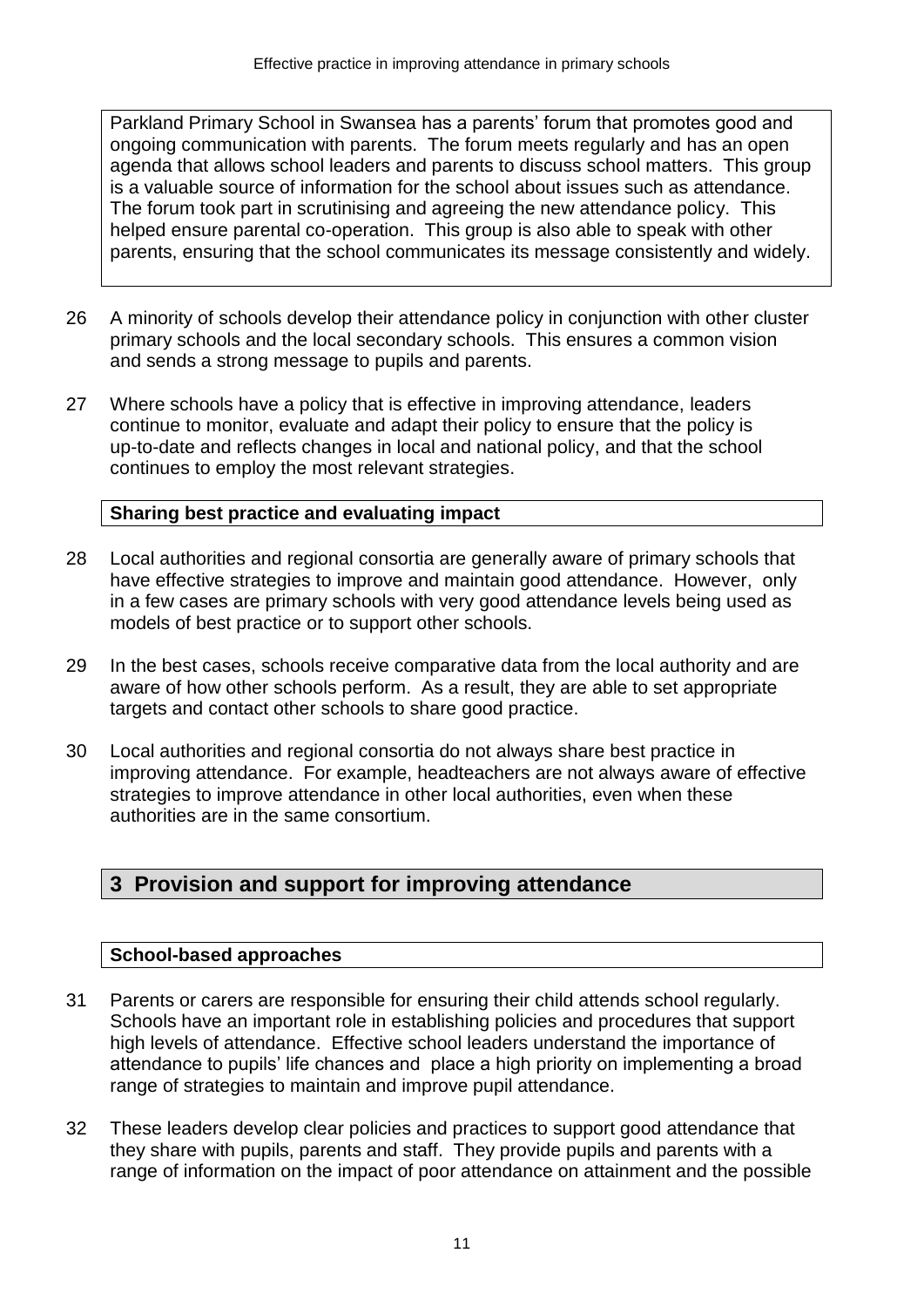consequences of low attendance by pupils. They reaffirm these messages regularly and raise the profile of attendance with pupils and parents through a variety of means such as newsletters, social media, the school's website and at school events. This ensures that pupils and parents understand the impact that poor attendance can have on pupils' outcomes.

#### **Clear policy, information and guidance for pupils and parents in Parkland Primary School, Swansea**

Parkland Primary School has 513 pupils on roll. This includes a specialist teaching facility for nine pupils with moderate to severe learning difficulties. Around 10% of pupils are eligible for free school meals. Around two-thirds of pupils are white British and come from homes where English is the first language. About a third of pupils speak a range of 27 different languages. The school identifies around 15% of its pupils as having additional learning needs. All pupils in the specialist teaching facility, and a very few in the main school, have statements of special educational needs.

The school provides parents with regular and clear information on the preferred time for pupils to attend routine appointments and what to do in the case of illness. School leaders send regular newsletters that aim to discourage appointments in school time and reinforce the importance of attendance at school for pupils' ongoing progress.

The school sends each pupil's attendance record to their parents in a letter at the end of term. This letter explains the cumulative effect of absences over a pupil's school life and the effect absence can have on attainment. It also provides useful phone numbers, such as that of the education welfare service. The school has a system of rating attendance so parents receive a percentage attendance rate for their child, and are told whether that percentage is acceptable. For example, over 95% attendance is 'good' and 97% attendance is 'excellent'. This matches well with the school's target of an overall attendance rate of between 95% and 96%.

In parents' surveys since 2011, parents have shown an increasing satisfaction with the school. Most parents agree that the school informs them about their child's progress well and that the school helps their child to become more mature and take on responsibility.

During the last three years, the school has also seen an improvement in pupil outcomes. In key stage 2, results in all subjects at all levels are higher than in 2011. At the higher than expected level 5, results place the school in the top 25% for all subjects when compared with similar schools.

Attendance figures show a continuing trend of improvement over the last four years. From 2011 to 2014, the school's overall attendance rates improved its position relative to similar schools from the bottom 50% to the higher 50%.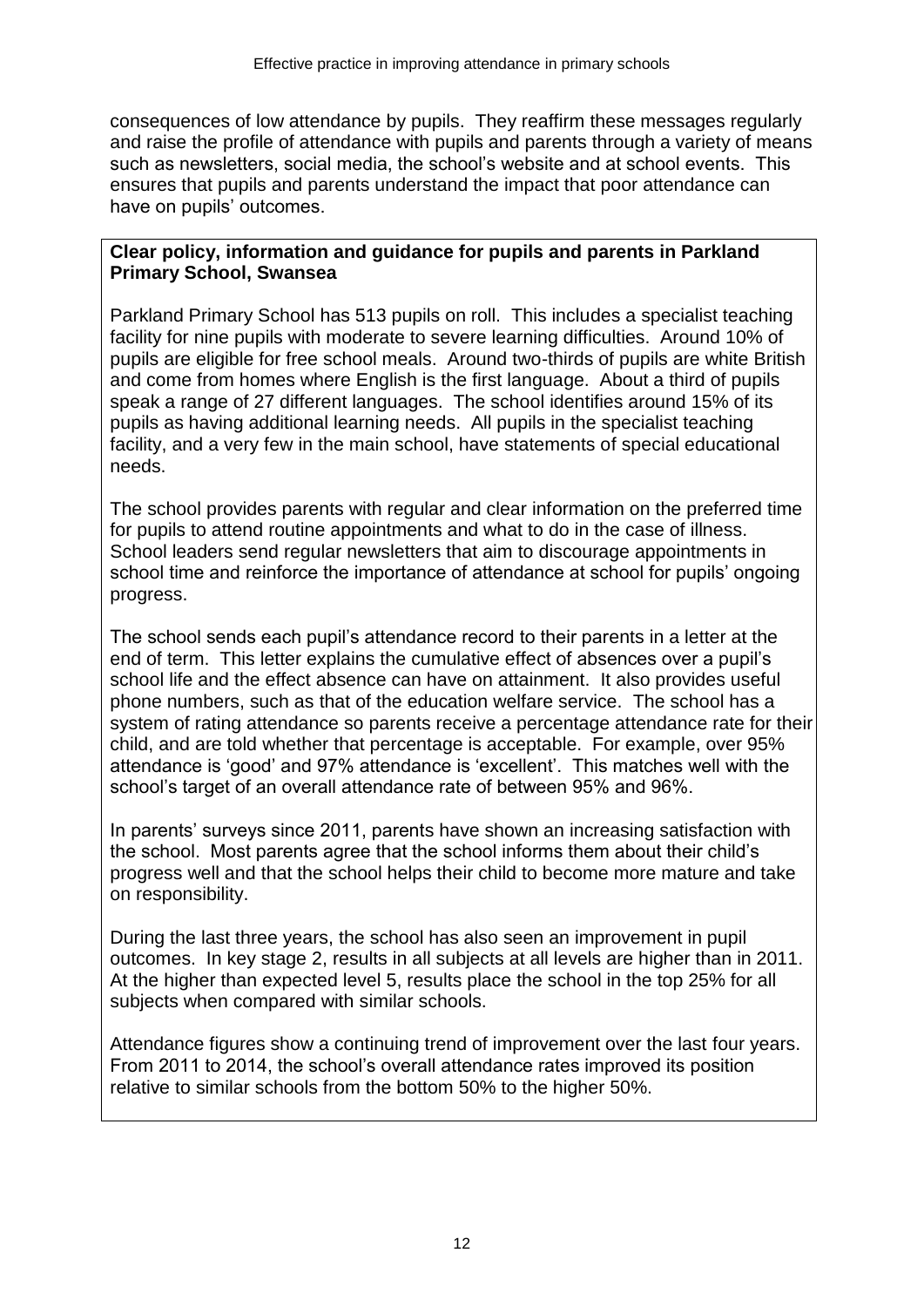- 33 Schools that improve attendance or maintain high levels of pupil attendance usually set suitably ambitious targets. Staff understand the targets and the schools communicate them to pupils and parents.
- 34 Schools that maintain or improve attendance have a robust first-day and on-going contact system in place. This ensures that the schools understand which pupils are absent on any given day and the reasons for absences. They contact parents quickly when a pupil is absent and maintain communication with the home throughout the absence. They question the reasons for unexplained absences sensitively but robustly. This communicates a strong message to parents that the school takes absence seriously and will always respond to it quickly and consistently.
- 35 Nearly all schools visited have a dedicated member of staff who is responsible for improving and maintaining high levels of attendance. These individuals have clearly defined roles and responsibilities that support the school's continuing aim of improving attendance. They monitor all pupils' attendance carefully and have a broad understanding of all pupils' individual needs. As a result, they are able to intervene quickly when pupil's attendance begins to fall, including making timely referrals to support agencies.

### **Wellbeing officer at Christchurch Primary School, Rhyl**

There are currently 427 pupils on roll. About 60% of pupils are eligible for free school meals, which is significantly above the national average. The school identifies around 25% of pupils having additional learning needs, which is slightly higher than the national average.

The school employs a well-qualified teaching assistant in the role of 'wellbeing and learning mentor'.

The wellbeing mentor and the school administrator collect and analyse attendance and other related data regularly. They pay close attention to the analysis of attendance data and its link with individual pupil performance. When patterns of underperformance linked to weak attendance are identified, they organise opportunities for individual pupils to have mentoring and support.

The wellbeing mentor collates all the information that the school has on attendance and wellbeing and contacts parents quickly when an individual pupil's attendance begins to fall. She liaises with class teachers and key staff across the school to share relevant information effectively.

She is proactive in contacting and liaising with other support agencies when needed. As part of this role, the wellbeing mentor makes phone calls to parents when pupils are absent and offers support when required.

The development of this role has resulted in better engagement between the school and parents. It has also resulted in better liaison with local support agencies, such as the local authority's 'Family Link' and Action for Children's 'Bridge Project', and an increased willingness from parents to work with these agencies. Parents respond that having someone available in school with whom they can discuss attendance issues and from whom they can get advice is very helpful.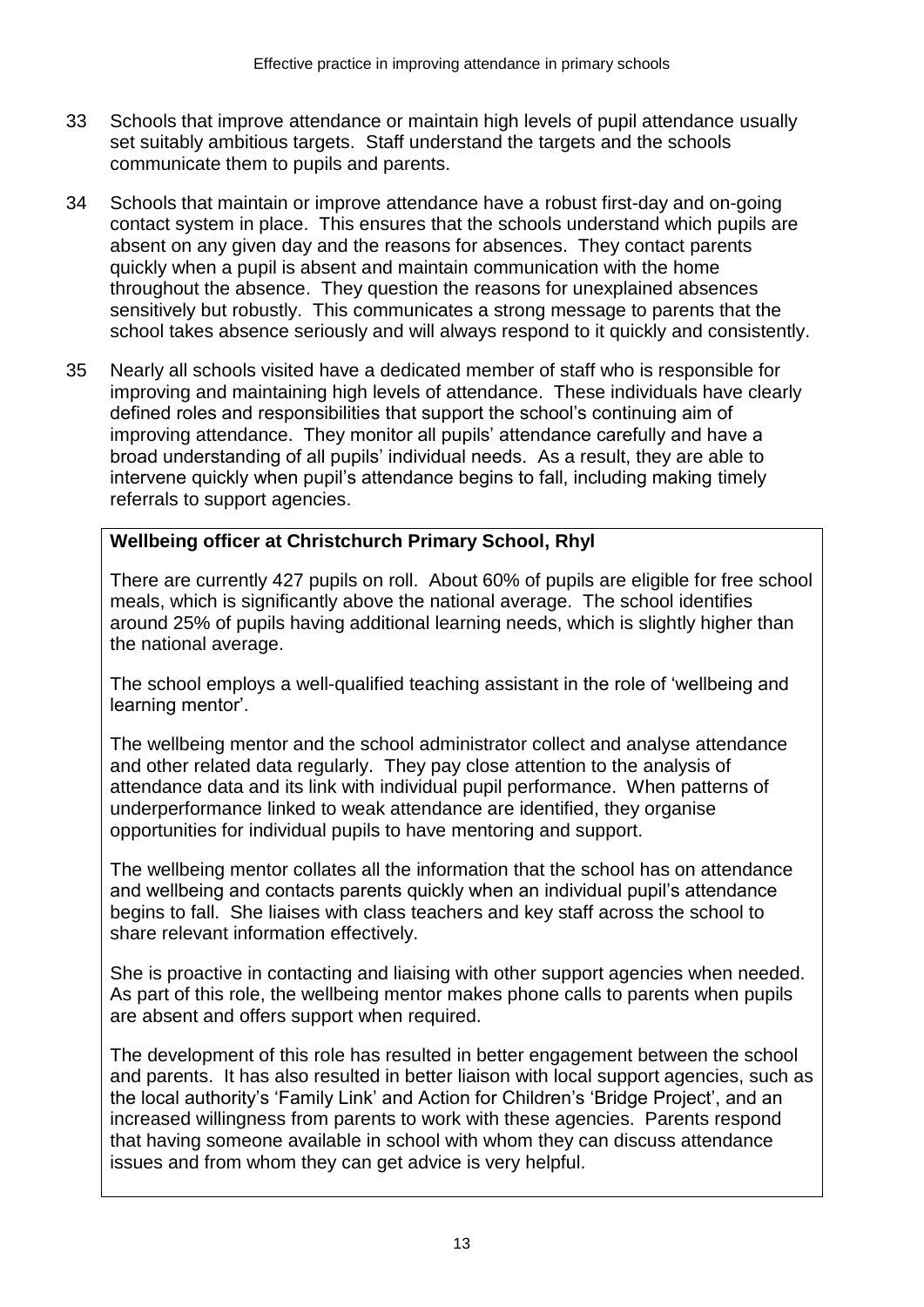The school uses this role well in co-ordinating support from outside agencies in relation to attendance, including the education social worker and specific projects to improve attendance and wellbeing. For example, 'Roots of Empathy' is an emotional literacy programme, based on experiential learning. It improves pupils' wellbeing by helping them to understanding their own feelings and the feelings of others.

The wellbeing and learning mentor is an approachable member of staff who meets with parents to discuss attendance and other wellbeing issues. Through this channel, the school provides information about other support available elsewhere to further assist pupils and parents.

In 2010, the school's overall attendance rate was around 91%, which placed the school in the lower 50% when compared with similar schools. Since 2011, attendance has improved and the school has remained consistently in the top 25% or higher 50% when compared with similar schools.

36 Many schools have improved attendance by developing strong relationships with parents. They take suitable steps to ensure that all parents can be part of an effective partnership, including those for whom English is an additional language. They involve parents in strategies to improve attendance and more widely in the life of the school. For example, they use parents' forums to discuss and formulate policy.

### **Building relationships with families at St Monica's Church-in-Wales Primary School, Cardiff**

There are 116 pupils on roll aged 4 to 11 years. Around 20% of pupils are eligible for free school meals. Over 60% of pupils speak English as an additional language, mainly from the Czech, Slovak and Romanian Roma communities. The school identifies 20% of its pupils as having additional learning needs.

School leaders realised that their usual methods of communication with parents were not effective given the high number of pupils and families with English as an additional language.

They decided to employ a teaching assistant as a multilingual interpreter. This role focuses on supporting families of pupils with English as an additional language including improving attendance. The interpreter is effective in building positive working relationships with these families.

While establishing these links, they are able to explain expectations for pupils' attendance at school. This helps the school to challenge poor attendance and lateness in a positive manner.

The interpreter undertakes a wide range of responsibilities, such as facilitating meetings between parents and school staff. This also includes making home visits with the school's attendance officer, to support and to challenge parents when attendance is poor. The interpreter helps arrange medical appointments, translate letters and assist parents in completing forms. Within the school day, they provide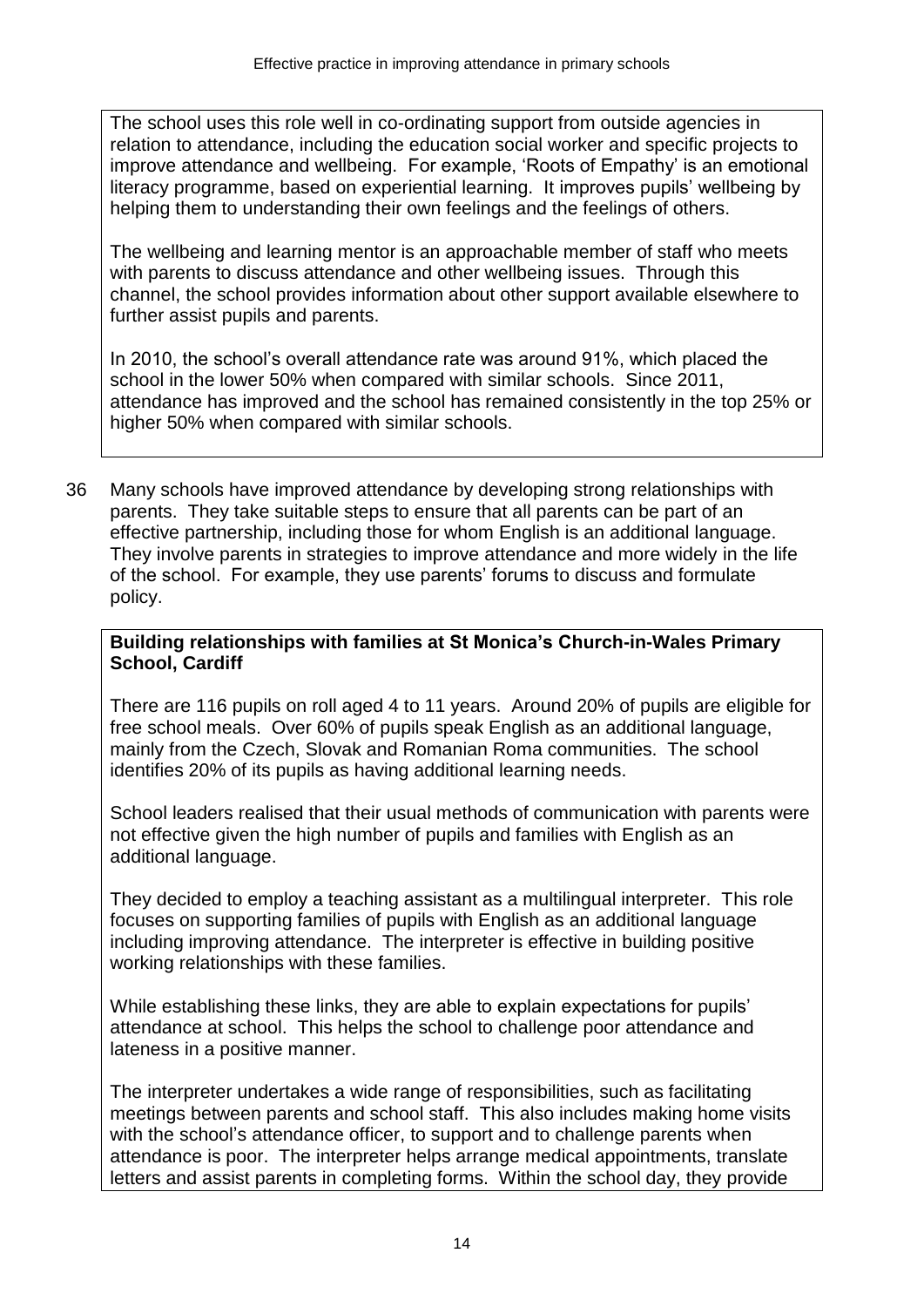effective support for groups of pupils with English as an additional language and one-to-one pastoral support. They are also able to support new parents and pupils who have English as an additional language, explaining the school's policies, practices and expectations. This role contributes well to improving attendance among this group of vulnerable learners.

At meetings for new parents, the school's explains its attendance policy and practices, including the possibility of fines and prosecution.

The school has built trusting and strong relationships with nearly all parents. This has been used to great effect when improving attendance. Surveys of families show that nearly all understand the school's procedures and see them as fair. In 2011, the school's overall attendance rate placed the school in the bottom 25% when compared with similar schools. Since introducing the strategies above, the school has seen year-on-year improvement and now has an overall attendance rate of over 95%, which places it in the top 25% of similar schools.

37 Schools that encourage parents to consider carefully the timing of non-urgent appointments and actively discourage routine appointments during school hours have reduced absences. Schools that provide guidance on when and for how long pupils need to remain away from school due to illness or other conditions have also reduced absences in this area.

#### **Engaging pupils, parents and the local community at St Helen's Primary School, Swansea**

There are 207 pupils on the roll. Around 23% of pupils are eligible for free school meals, which is similar to the national average. About 44% of pupils have additional learning needs, which is around twice the national average. Around 90% of pupils come from ethnic minority backgrounds, mainly Asian. A similar figure has English as an additional language, with around 10% new to English.

### **Background**

In 2010, the overall attendance rate was below 90% and placed the school in the bottom 25% when compared with similar schools. On arriving at the school, the headteacher identified that the underlying reasons for the trend of low attendance were a relaxed attitude to attendance by a minority of parents and pupils.

In addition, a high percentage of absences were for illness or medical appointments.

### **Strategy**

School leaders developed strategies to address the attendance issues by:

- addressing the relaxed attitude to attendance from a minority of parents
- communicating the school's expectations of attendance to all pupils and parents
- engaging with pupils, parents and the local community, and communicating messages more effectively, such as the importance of school attendance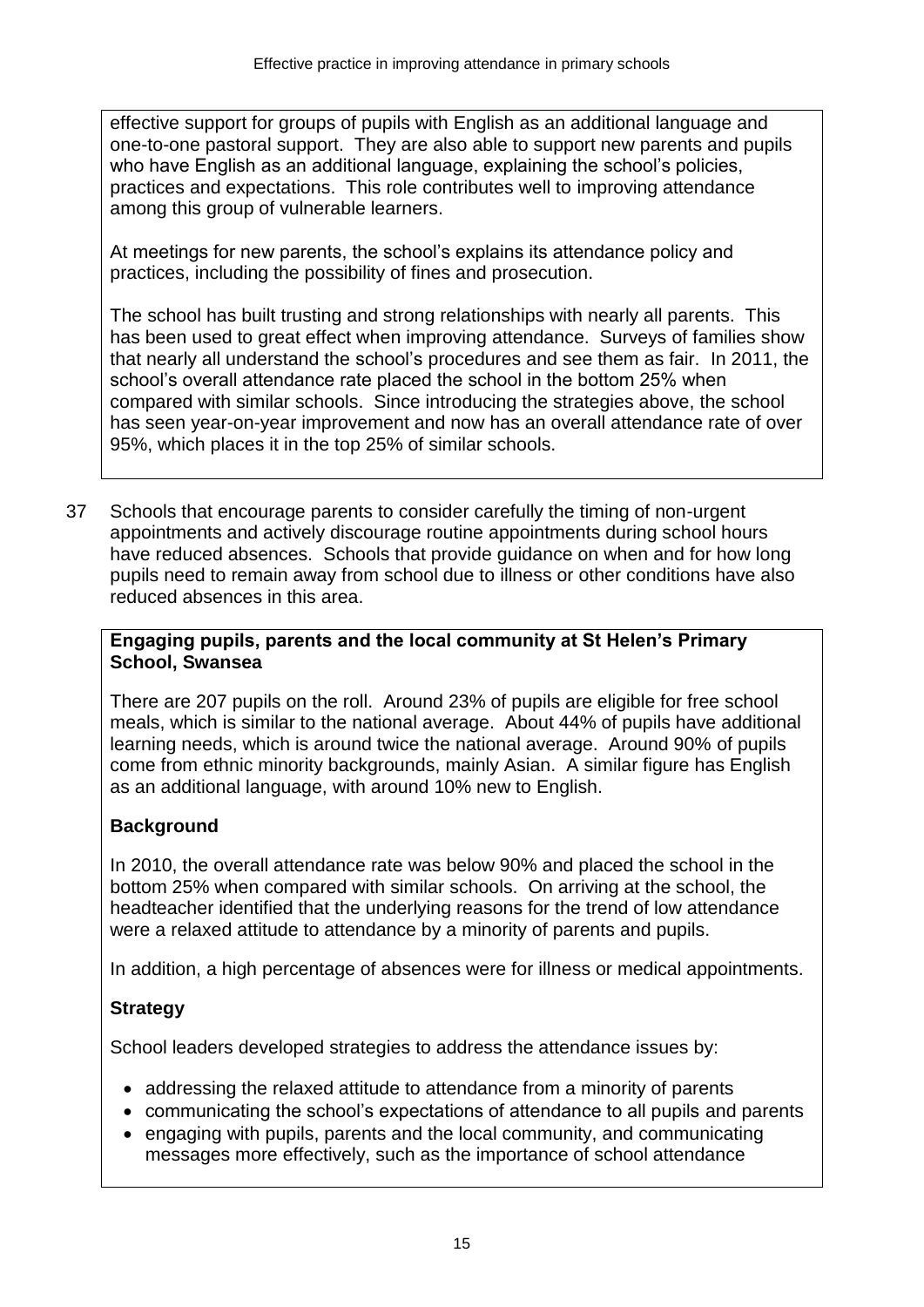### **Action**

The school held open meetings for parents to discuss absence issues and to emphasise the importance of school attendance. These meetings and further investigation, involving the education welfare service, staff and parents, found that many of these absences were due to short appointments, such as medical or dental appointments, where pupils missed a whole day from school. In addition, a minority were due to parents allowing pupils to remain at home, without challenge, when pupils asked not to attend school.

As a result, the headteacher:

- provided clear and consistent guidance to parents that appointments should be taken outside school time whenever possible
- made clear that, if time away from school is needed, then the appointment should take place later in the school day and/or that pupils return to school following appointments, where possible
- expected parents to provide appointment slips (but not medical notes) from general practitioners and health services if they recommended time off school for appointments
- engaged the local community in supporting school attendance, for example by contacting local dentists and opticians to request that pupils receive routine appointments outside of the school day
- continued with open meetings for parents each term, where the termly report to the governing body is presented to parents, and placed a particular focus in these meetings on the importance of attendance and highlighted the school's progress towards meeting its attendance targets

### **Impact**

Attendance figures have improved notably since the school's focus on attendance, and absenteeism has more than halved. The school has moved from the bottom 25% when compared with schools with a similar proportion of pupils eligible for free school meals, to the top 25% in 2013 and 2014.

38 Many schools that have improved pupils' attendance use support groups, such as nurture groups and breakfast clubs, to encourage pupils to attend school more often. These groups provide targeted, individual care and support for these vulnerable pupils.

At St Monica's Primary School in Cardiff, the headteacher organises after-school clubs each term, targeting families new to the school, pupils with English as an additional language, and vulnerable pupils. The headteacher structures activities to develop pupils' confidence, wellbeing and friendships. These include circle time to share experiences, group challenges, team games and team building activities, such as singing and dancing. This has been effective in developing pupil friendships and confidence, building relationships with both pupils and parents. This action has contributed notably to the school's success in improving attendance rates.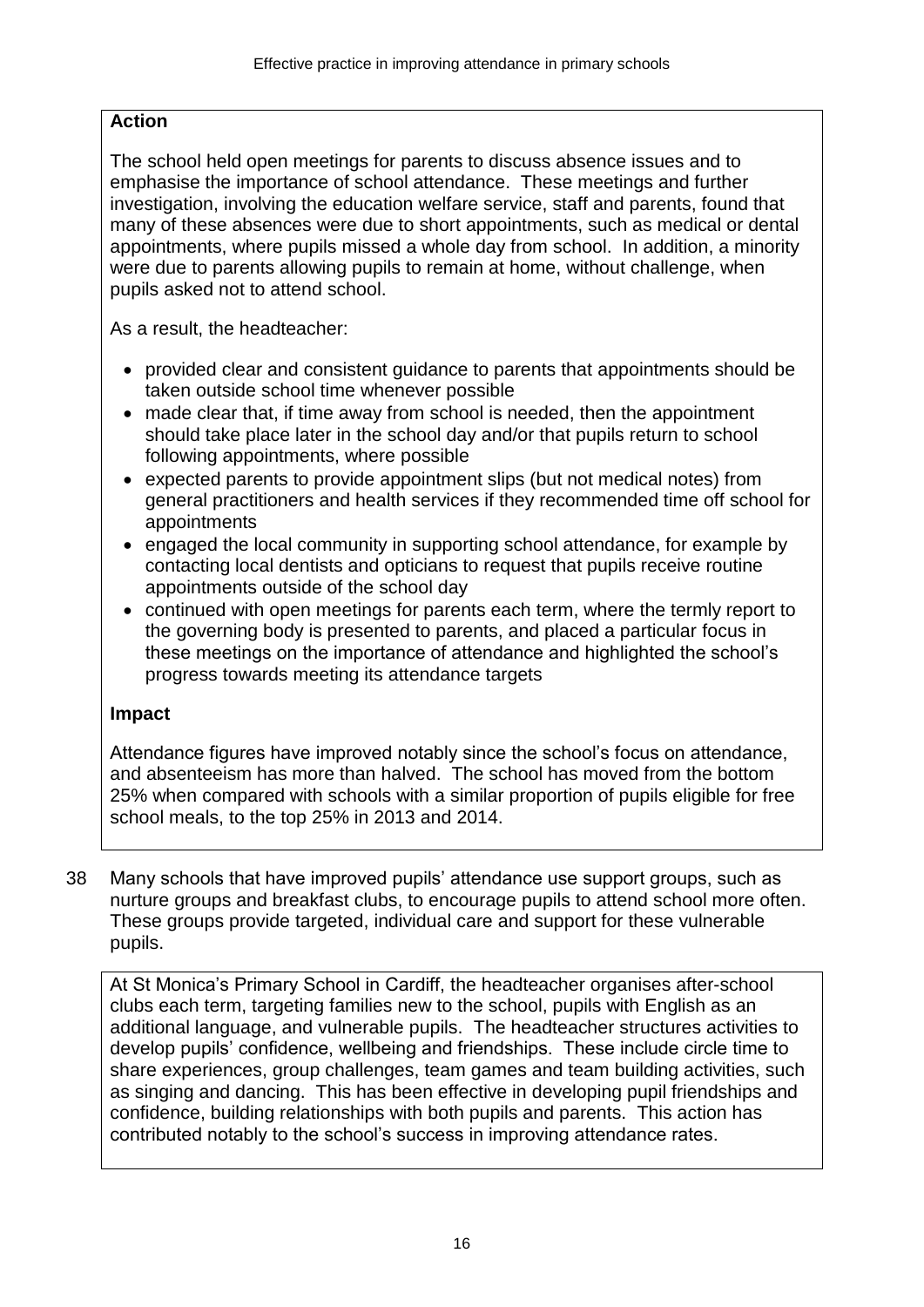#### **Pupil engagement**

39 Schools have improved pupil attendance when staff have explained to pupils the importance of attending school and explained when it is suitable for them to take time off due to illness.

In Parkland Primary School in Swansea, the school undertakes a wide range of strategies to ensure it provides pupils with clear information about the importance of attendance. These include:

- class sessions that link attendance with life goals and with learning about global citizenship and education around the world
- class values that link to children's rights and their right to an education
- whole-school assemblies and class sessions that highlight the importance of regular attendance and the need to be self-motivating and self-regulating
- visitors to the school to talk about the importance of attendance, for example an American teacher, who had grown up in Haiti with no chances of an education, speaking to pupils about the importance of attending school

As a result, pupils in the school understand the value of their education and want to attend school. Most pupils have a good understanding of the impact of attendance at school on their future life chances. Older pupils are able to explain clearly the difference between illnesses that need time off school and those that do not. For example, the pupils on the healthy school committee assert that time off is not appropriate for a minor cold or cough.

In the school's annual questionnaire to pupils, the school has added a question that asks whether pupils understand that it is important not to miss school. In the most recent survey, 100% of pupils confirmed their understanding.

- 40 In many schools where attendance has improved, schools share whole-school, class and individual attendance figures with pupils regularly. Schools also inform pupils about the school's targets figure for attendance. In this way, pupils are aware of their and others' attendance and how it compares to the school's target.
- 41 Many schools work with pupils regularly in class sessions and whole-school assemblies on values that link to children's right to an education. The focus of these sessions is often the need for pupils to be self-motivating and self-regulating.
- 42 In a minority of schools, the school council or other groups of pupils contribute ideas to the school's attendance policy and practices. This ensures that the school takes account of pupils' views suitably and further increases the profile of attendance with all pupils.
- 43 In most schools, leaders recognise that incentives for good attendance are an effective way to motivate pupils and ensure that good attendance remains a highprofile issue. Schools that use incentives well tend to mix more formal, structured rewards systems, such as certificates for good attendance each term or year, with more apparently spontaneous systems, such as small rewards for all pupils who attend on a particular day.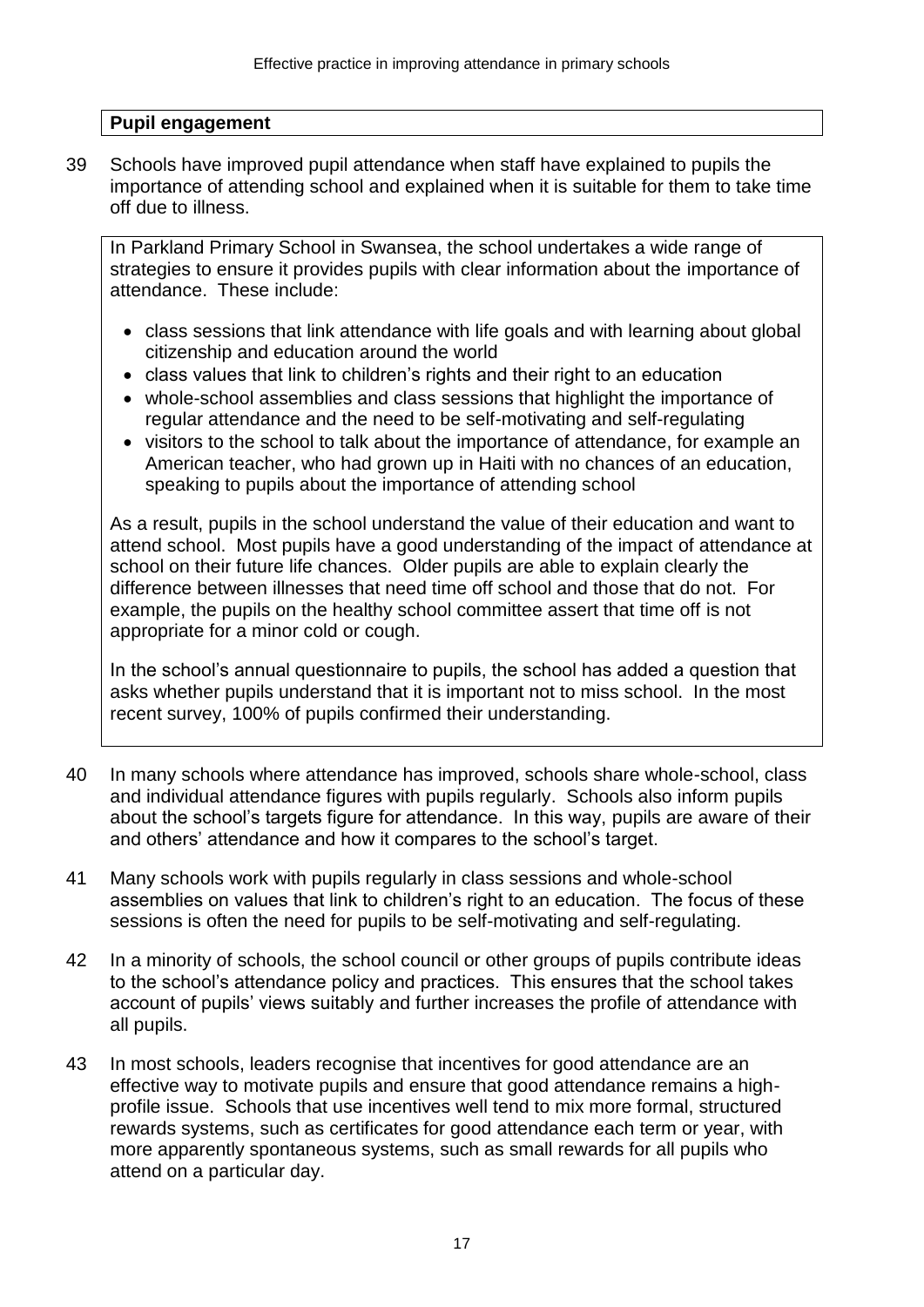St Monica's Primary School in Cardiff uses a number of innovative and effective reward programmes to highlight attendance and to engage pupils.

- The '5 full weeks' initiative rewards pupils who attend school for five weeks with no absence during one term. This is effective as even if a pupil misses one day, then they are still able to get a reward as they start their five weeks again.
- The school holds raffles on random days where each child in attendance on that day receives a raffle ticket, which gives them a chance to win stationery.
- The award of a 'green certificate' (in line with the traffic-light system) for pupils with over 95% attendance encourages those with only a few days of absence.

Results from the '5 whole weeks' campaign demonstrate an increasing number of pupils with full attendance for the five weeks:

- 38% of pupils with full attendance in the five weeks in the autumn term
- 62% of pupils with full attendance in the five weeks in the spring term
- 75% of pupils with full attendance in the five weeks in the summer
- 44 Many schools recognise that it is important to encourage good attendance for all pupils, particularly those who may not be able to gain a certificate for a high percentage of attendance over a long period. In the best cases, these schools develop incentive systems that reward improved or full attendance over a rolling period, such as five weeks at a time. This allows all pupils to continue to aim for high attendance, because after any period of absence their target can be set again.

### **Working with other schools and external agencies**

- 45 Most of the school visited as part of this survey have developed links with other agencies, such as the local authority, social services and a range of community support agencies. They access these services promptly to support pupils and their parents.
- 46 Many schools work well with their local secondary school and cluster of primary schools to improve attendance, supported by their local authority and local regional consortium. Through close liaison, they agree consistent policies and set procedures to support attendance. These often include standardising their approach to requests for time off for holidays. This unified practice helps sends a consistent message to parents about the importance of attendance in all schools.
- 47 Effective schools link well with initiatives, such as the 'Team around the Family' or the 'Daily Absence Response Team' in the Rhondda Cynon Taff local authority. These are examples of agencies that support families by providing a range of support services. As a result, families in need of support for a range of issues that may affect school attendance negatively are able to receive help.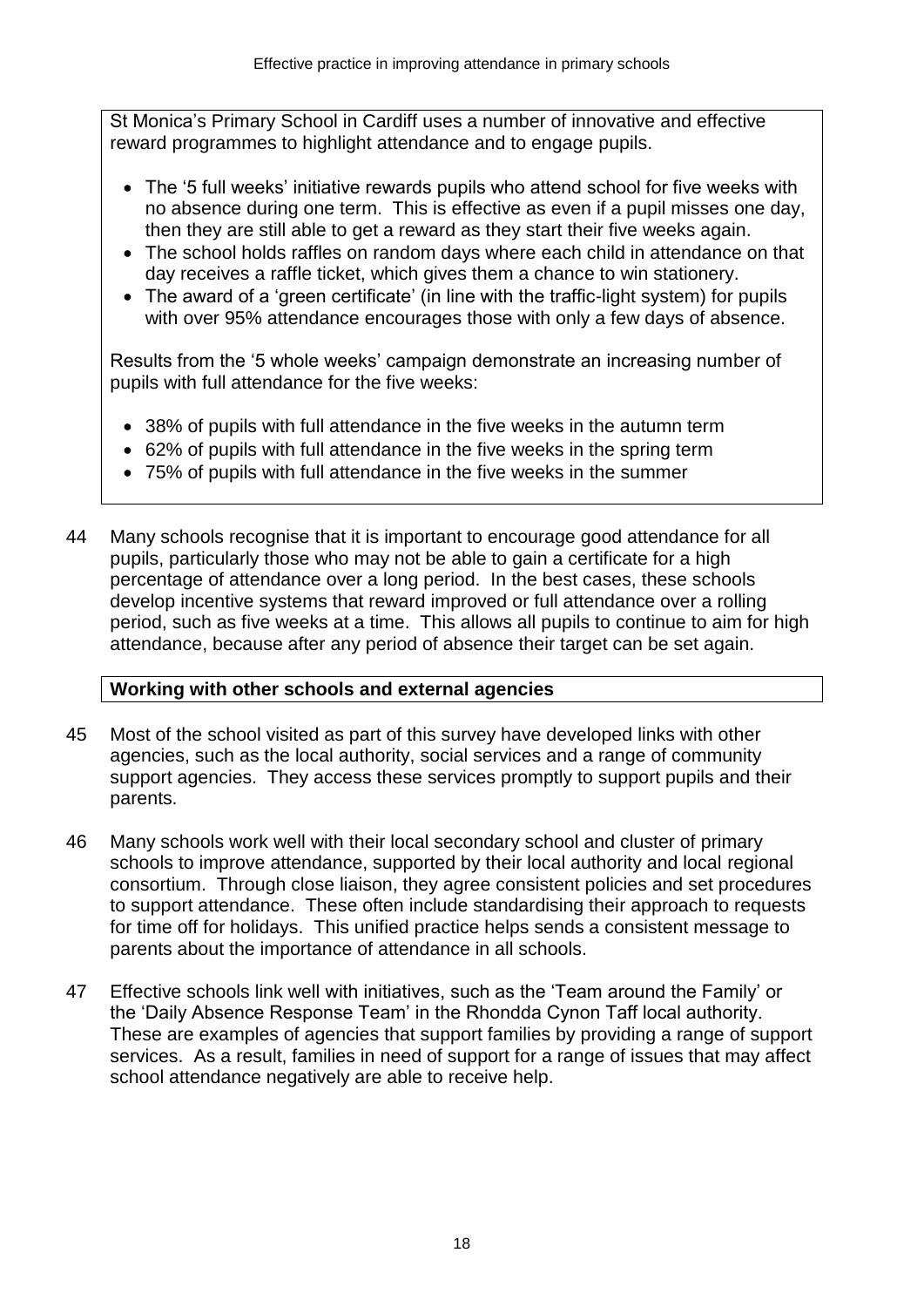### **Strategic partnerships in Ysgol Gynradd Gymraeg Llwyncelyn, Porth**

The school's catchment area is large and covers the villages of Porth, Ynyshir, Aberllechau, Glynfach, Cymer, Trebannog and Trehafod. There are 310 pupils at the school. Around 11% of learners are eligible for free school meals. This is lower than local and national averages. The school has identified around 15% of pupils as having additional learning needs.

### **Strategy**

The school has implemented a wide range of strategies to improve attendance, as recognised in this thematic review. However, of particular note is the development of effective links with strategic partners that provide effective support for individual pupils and families where needed

### **Action**

The school has established a range of strategic partnerships to help improve attendance. These partnerships include other local primary schools, the feeder secondary school, local authority agencies, and external services such as a local business.

The school works well with its local cluster of primary schools, led and supported by the local secondary school. Through close liaison, they have agreed a consistent policy and set procedures to support attendance. These include a standardised approach to the recording of absences due to holidays.

In addition to the school's termly rewards for attendance, the school and its cluster of local primary schools hold an end-of-year ceremony in the local secondary school for older pupils in key stage 2. All older pupils with attendance of over 98% attend and a range of prizes helps to motivate to all pupils to attend well during the year. This strategic partnership also develops pupils' familiarity with the local secondary school and so supports transition between the primary and secondary school.

The school makes effective use of the local authority's 'super attender' initiative. Super attender is a fictitious superhero and is the local authority's attendance mascot. He attends assemblies in most terms, encourages pupils to attend school as regularly as possible and gives pupils rewards for good attendance. Linked with this, the local authority also acquires extra prizes from local businesses, which pupils receive for good attendance.

The school has developed close links with the local authority's Daily Absence Response Team (DART). Their role is to help ensure that pupils only take time off school when it is necessary.

With the agreement of the headteacher, the DART team visit pupils' homes if they have been marked as absent with no reason provided by the parent. They aim to meet the parent to find out the reason for absence and explain the importance of ensuring that their child attends school every day and on time.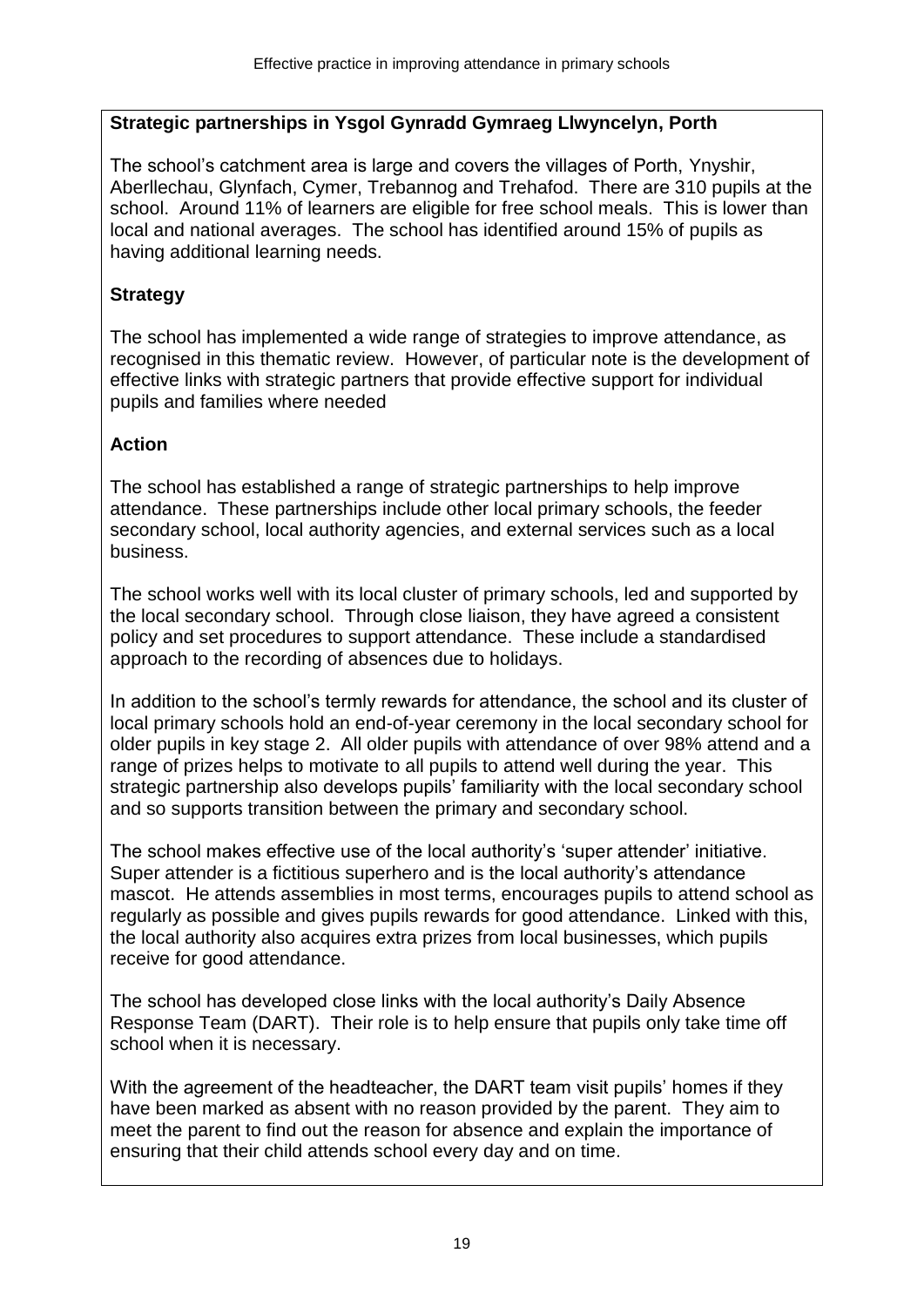The school has effective strategic partnerships with its education welfare service. The school liaises beneficially with its education welfare officer, who helps analyse attendance data, monitors registers for patterns of absence and supports and challenges families effectively when pupil attendance falls.

The school links well with the local 'Team around the Family' initiative. This supports families through co-ordinating a range of support services, which may normally work in isolation. This is also an effective way of directing families towards support that they may not know is available. As a result, families in need of support for a range of issues that may affect school attendance negatively are able to receive help efficiently.

School leaders link with other local authority services to help improve attendance beneficially. For example, the school works closely with the local authority's transport services to overcome barriers and to ensure pupils from families who live a significant distance from the school are able to attend regularly.

### **Impact**

Overall attendance has improved consistently over the last five years, improving from the bottom 25% to the higher 50% when compared with similar schools. In addition, the rate of pupil absences due to term-time holidays has decreased. Over a period of four years, the gap between the attendance of pupils eligible for free school meals compared to that of other pupils has reduced notably.

48 In Cardiff local authority, feeder primary schools can access help from support officers for attendance and wellbeing, who are based in secondary schools. The support officers help analyse data, contact parents when pupils are absent, and make house calls to hard-to-reach parents. This arrangement has had a positive impact on improving attendance in these schools.

### **The support officer for attendance and family engagement officer of Tredegarville Primary School, Cardiff**

The school has 233 pupils. About 39% of pupils are eligible for free school meals. This is well above the national average. The school identifies 28% of pupils as having additional learning needs. This is slightly higher than the national average. The school identifies 36% of pupils as having English as an additional language. This includes a majority of pupils in the nursery, who are at the early acquisition stage with regard to English. Most of these pupils speak Arabic as a first language.

The previous headteacher put in place practices to improve attendance. At that time, a few pupils' attitude to attendance was poor and a few families did not consider taking time off as an issue. For example, the children from a whole family might have been absent if one child was unwell. Holidays during school time were commonplace.

A new headteacher took up post in 2014 and continues with effective strategies to improve attendance.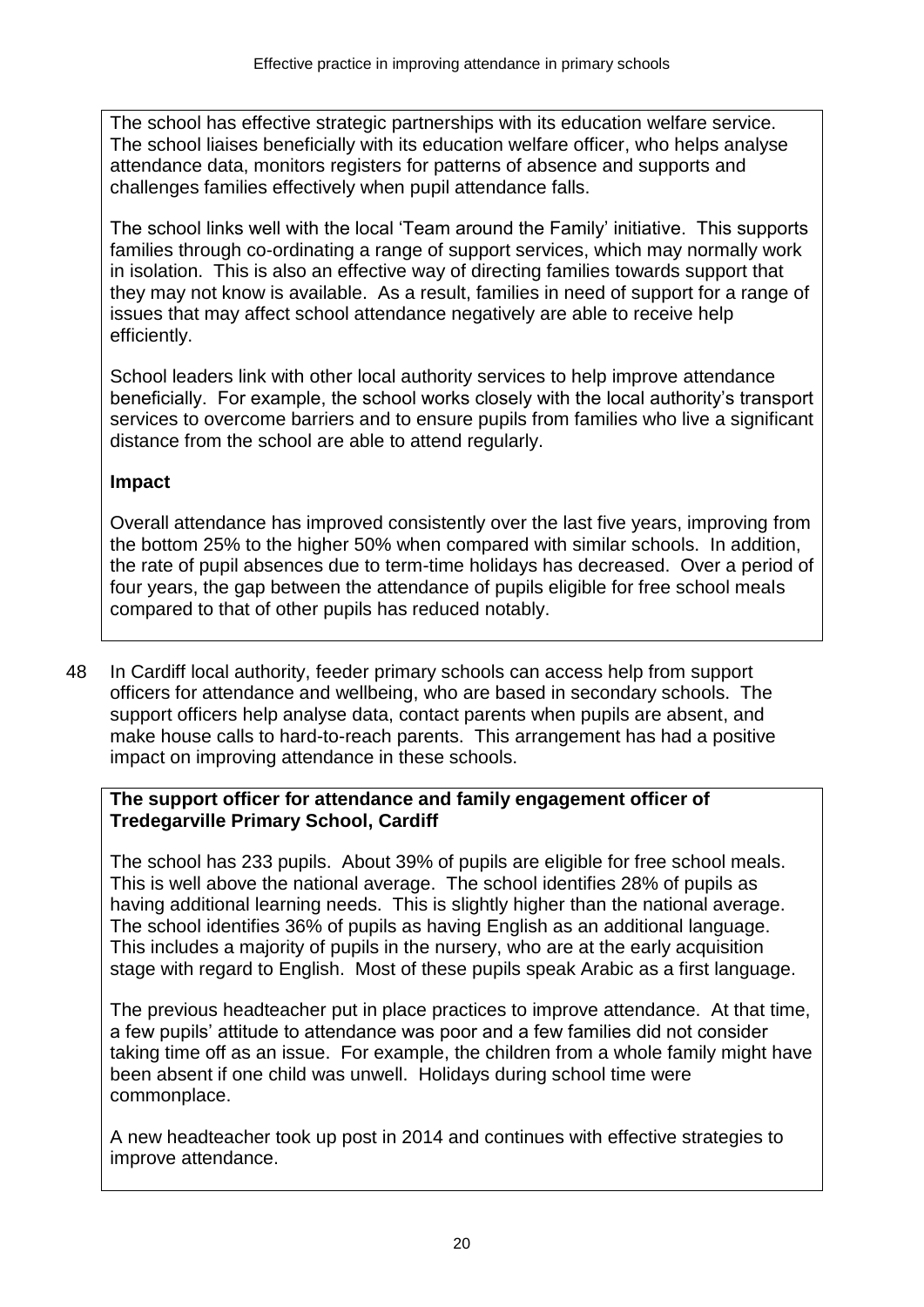The cluster of schools has its own support officer for attendance, based in the local secondary school, who attends the primary school around one half-day each week to help monitor attendance and to support the school.

# **Action**

The support officer for attendance analyses attendance data each week and contacts parents quickly if there are anomalies or unexplained absences. If a pupil's attendance falls, careful analysis of their attendance is undertaken and the attendance officer may make a home visits or set up a meeting with parents at the school.

As a result, the school is able to offer families suitable support initiatives and help address issues causing poor attendance. Careful monitoring, prompt actions and a good range of support initiatives means that attendance in school is good and a very few cases are referred to the education welfare service.

Each class teacher meets with the headteacher and family engagement officer on a half-termly basis to discuss the progress of all pupils. This includes an analysis of each pupil's attendance. The school makes the support officer for attendance aware of concerns identified in meetings, which may result in support for the pupil.

School leaders have created an effective attendance provision map, similar to that used by many schools to monitor provision for pupils with additional learning needs. This categorises pupils with low attendance at one of three intervention levels: school monitoring, school attendance officer monitoring, or referral to education welfare services. The school tracks treatment and intervention strategies that support these pupils carefully.

In its drive to engage families more and to encourage attendance, the family engagement officer leads a range of initiatives, such as:

- 'Family learning signature'. This is an initiative where parents and pupils work together using a set of statements that they colour red, amber or green. This helps identify strengths and needs in the family. The school uses this as an initial session with families to indicate where further support may be needed.
- 'Strengthening families', for key stage 2 pupils at risk of becoming non-attenders and their families. This runs weekly. The children meet in a group with an adult while their parents meet in another group. The two groups then come together at the end of the session for a meal. Through discussions, games and activities, families solve problems together learn about rules and consequences, and support family communication

The school targets hard to reach parents including those whose children have low attendance. For example, the family engagement officer runs a twice-weekly reading and writing workshop. Parents work with their children on spelling, handwriting and reading. This strengthens the relationship between home and school and improves standards for pupils.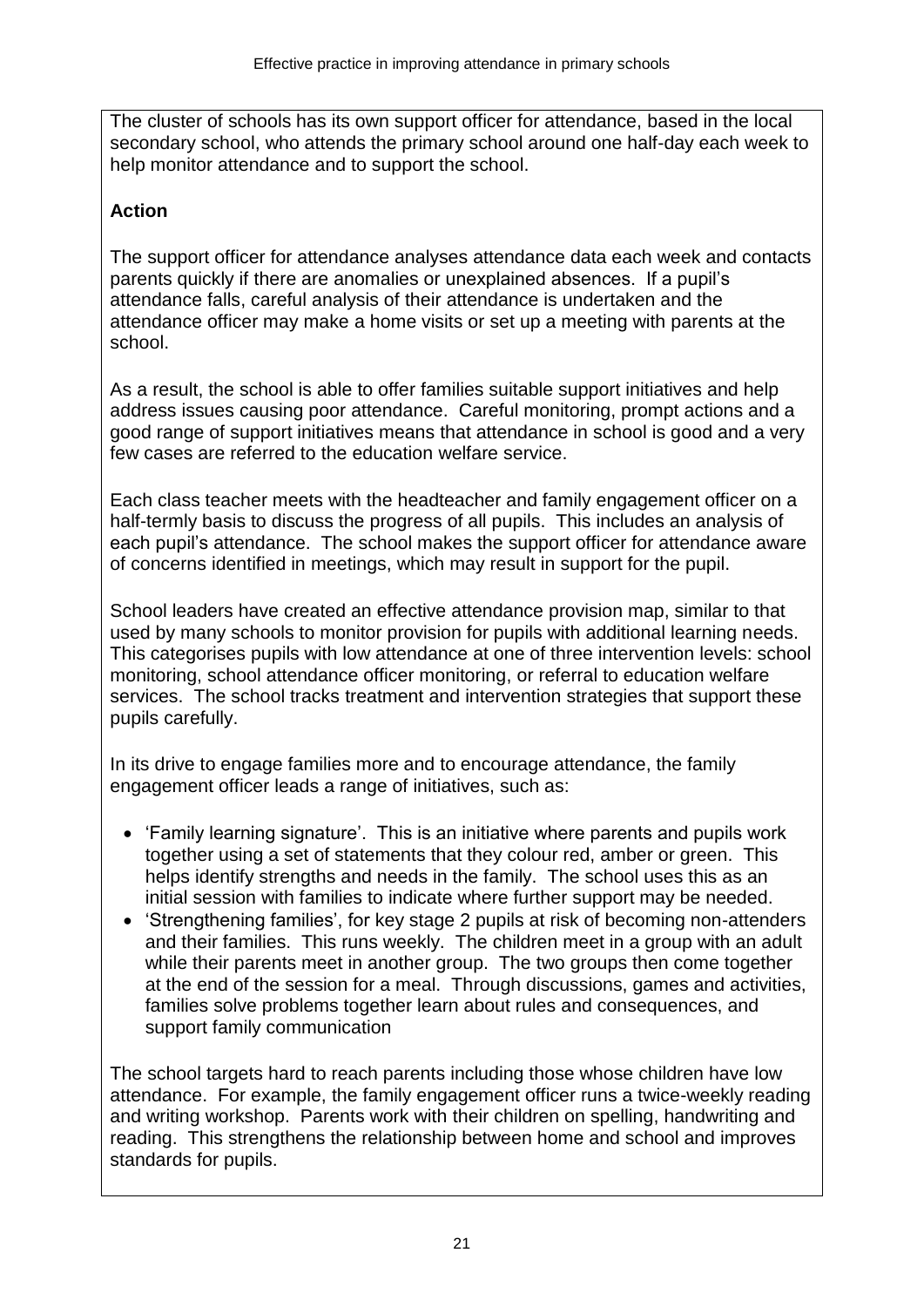#### **Impact**

Attendance rates have improved consistently over the last four years, the school improving from the lower 50% to the top 25% when compared with similar schools.

49 In schools where attendance is good or improving, leaders involve the education welfare service in a timely manner and seek their advice as soon as they identify poor or falling attendance. In these schools, the education welfare service provides useful support to schools, pupils and parents to ensure regular attendance and address problems relating to absenteeism. They help schools and parents to work together to improve pupils' attendance. The education welfare service liaises with a range of agencies and provides an important link between home and school. Where these arrangements are most successful, education welfare officers visit schools regularly and meet with members of staff responsible for pupil attendance. Through these meetings and the analysis of the school's attendance data, they develop an in-depth knowledge of the school and its pupils. As a result, they are able to provide valuable information to school staff and support the school effectively.

# **4 Effective practice to improve attendance rates**

50 In all of the schools visited for this thematic review, it is the consistent attention given to attendance and the variety of strategies employed that has led to good attendance rates and not the implementation of any one strategy. Herbert Thompson Primary School in Cardiff is an example of a school that has a range of effective strategies to improve attendance rates.

### **Pupil involvement at Herbert Thompson Primary School, Cardiff**

There are 465 pupils on roll, including 80 pupils who attend the nursery part-time. Around 51% of pupils are eligible for free school meals, which is significantly above the national average of 21%. The school identifies around half of its pupils as having additional learning needs, which is also well above the national average of 22%. The school identifies around 17% of its pupils as having English as an additional language.

### **Background**

Following the inspection of 2008, when attendance was below most schools, locally and nationally, school leaders identified a range of issues as contributing to poor attendance:

- pupils' attitude to school was poor
- absence through illness was high and many pupils did not attend school when suffering from minor ailments
- too many parents had low aspirations for their children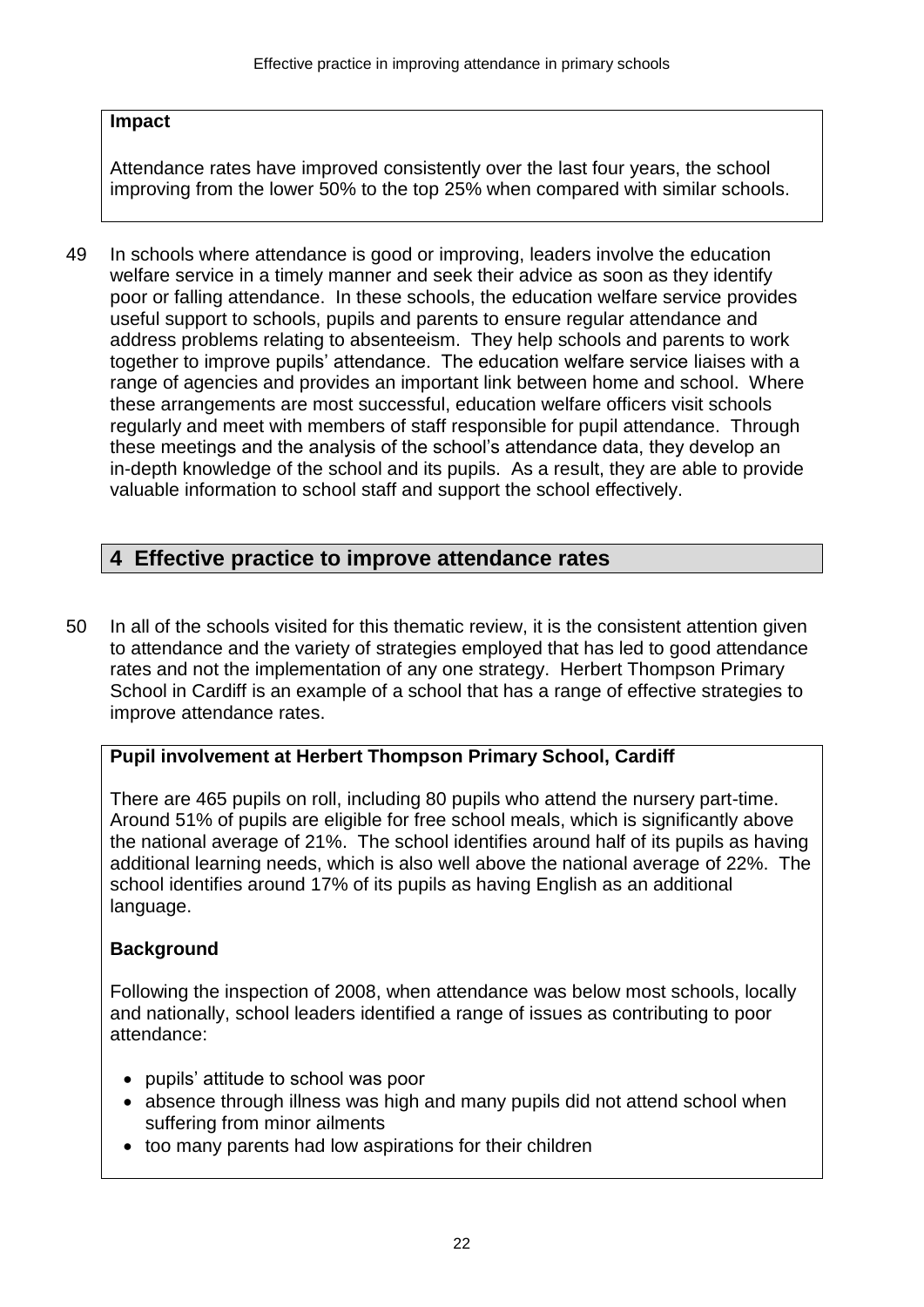School leaders identified that absences for holidays during term time were not significant, but absence due to illness was a major contributor to weak attendance rates overall.

### **Strategy**

The school developed a wide range of strategies to improve attendance that included:

- engaging parents more fully in the life of the school
- improving support mechanism for parents
- improving the way the school responds to the pupil voice and the role pupils play in improving attendance
- developing a clear whole-school structure for managing attendance
- improving information for parents on attendance, including a clear and easily understood policy

Attendance has been a priority in the school improvement plan for most of the last five years and remains in the plan even though attendance rates place the school in the top 25% or top 50% when compared with similar schools.

The school has developed a 'learning squad' comprised of Year 5 pupils who act as pupil representatives to support school leaders with school improvement. Two of the squad support the drive to improve attendance. Each term, these pupils work with around 20 pupils that the school identifies as needing to improve their attendance.

### **Action**

Each morning, the learning squad visits the 20 pupils during registration and gives them a sticker if they are present. They aim to encourage these pupils to have full attendance for the week. If successful, they are able to attend a Friday lunchtime club, specifically set up for them.

The club is organised and run by senior staff and the learning squad. Twice each half-term, the learning squad and targeted pupils decide what activities they would like to undertake in their club, for example art and craft. Pupils may also choose to act as play leaders for pupils in the Reception class during club time.

Actions taken also include:

- having a weekly focus in morning briefings on attendance, which allows teachers to discuss individual pupils and to identify any support or challenge that they may require
- sending out attendance leaflets every half-term to all parents reminding them of the school's attendance targets and the importance of attendance
- making attendance information easy for parents to understand by giving parents their child's individual attendance rate but also using a traffic light system to show parents whether the level of attendance is good enough or not
- monitoring by the deputy headteacher, in the role of the school's inclusion leader, when pupils' attendance falls below 90%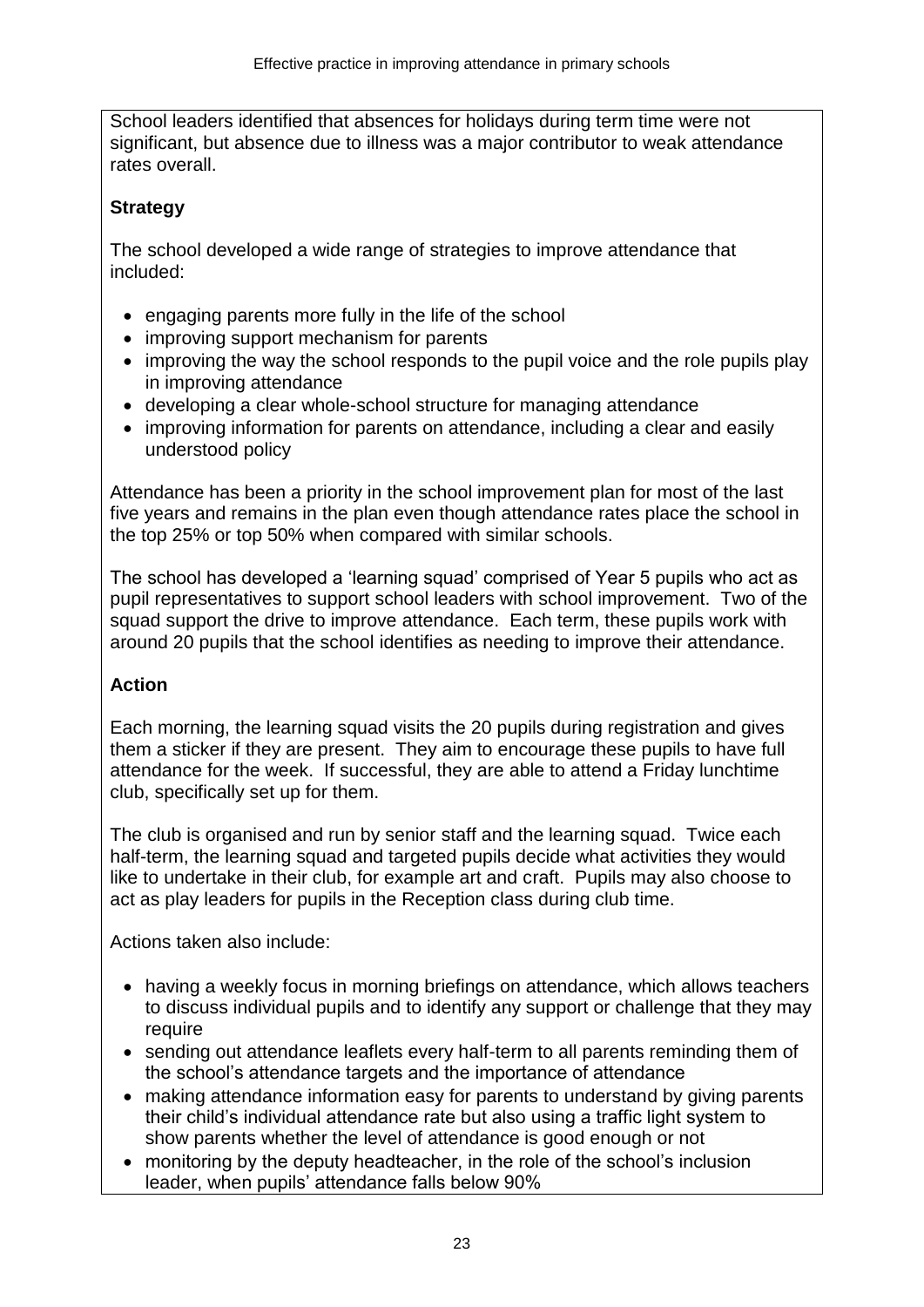- making sure that all teachers have a learning review with the inclusion leader each term which also focuses on individual pupils' attendance
- establishing an attendance tracker where actions for individual pupils are monitored carefully by the inclusion leader

The school has established a parents' council, made up of two parents from each year group. They form a support network for parents and are at the school on a daily basis. Individuals can approach them to ask for help or discuss issues. One of their goals is to improve attendance.

### **Impact**

The school's detailed tracking of pupils shows that their strategies have helped to make a measurable and significant impact on improving the attendance of identified pupils. For example, in one term, the school targeted 32 pupils with attendance of below 80% (half with attendance of less than 75%). Of these, 29 improved their attendance notably. Twelve pupils (over a third) achieved attendance of over 90% and eight pupils (a quarter) had attendance of over 95%. Four pupils achieved 100% attendance for the term. The average improvement in attendance was 17 percentage points.

The impact of all the school's strategies on whole-school attendance has been to lift the school into the top 25% or higher 50% when compared with similar schools.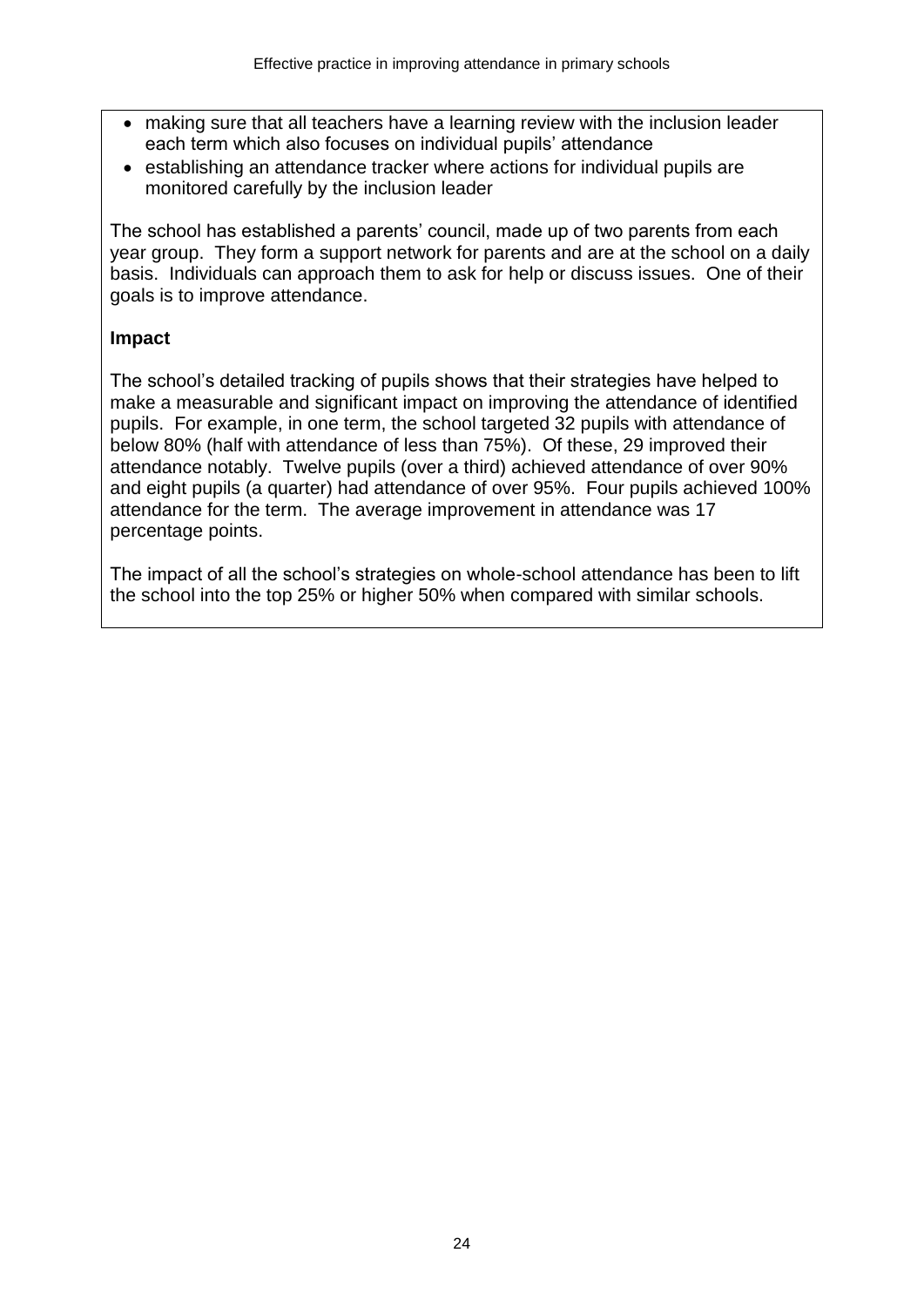# **Appendix 1: Evidence base**

The findings and recommendations in this report draw on visits to 20 primary schools. The sample takes account of socio-economic background, geographical location, size of school and linguistic contexts. In these visits, HMI:

- met with representative groups of pupils
- met with headteachers
- met with members of school staff responsible for attendance and well-being
- reviewed school, local authority and consortia documentation

The team considered additional evidence from:

- national attendance statistics
- the Welsh Government's analysis of attendance
- The All Wales Attendance Framework
- Estyn inspection reports from primary schools
- Estyn thematic reports

### **Schools visited**

Estyn would like to thank all the schools that helped with the development of this thematic review. In particular, our thanks go to the schools who took part in our detailed survey work:

- Abernant County Primary School, Rhondda Cynon Taf
- Acton Park Primary School, Wrexham
- Bynea County Primary School, Carmarthenshire
- Christ Church Primary School, Denbighshire
- Forden Primary School, Powys
- Herbert Thompson Primary School, Cardiff
- Maes-Y-Coed Primary School, Rhondda Cynon Taf
- Myrddin County Primary School, Carmarthenshire
- Parkland Primary School, Swansea
- Severn Primary School, Cardiff
- St Helen's Primary School, Swansea
- St Monica's Church in Wales Primary School, Cardiff
- Tredegarville Primary School, Cardiff
- Ysgol Gymraeg Llwyncelyn, Rhondda Cynon Taf
- Ysgol Gymraeg Nant Caerau, Cardiff
- Ysgol Llannefydd, Conwy
- Ysgol Treganna, Cardiff
- Ysgol Y Bedol, Carmarthenshire
- Ysgol Y Graig, Merthyr Tydfil
- Ysgol Tan-y-Fron, Wrexham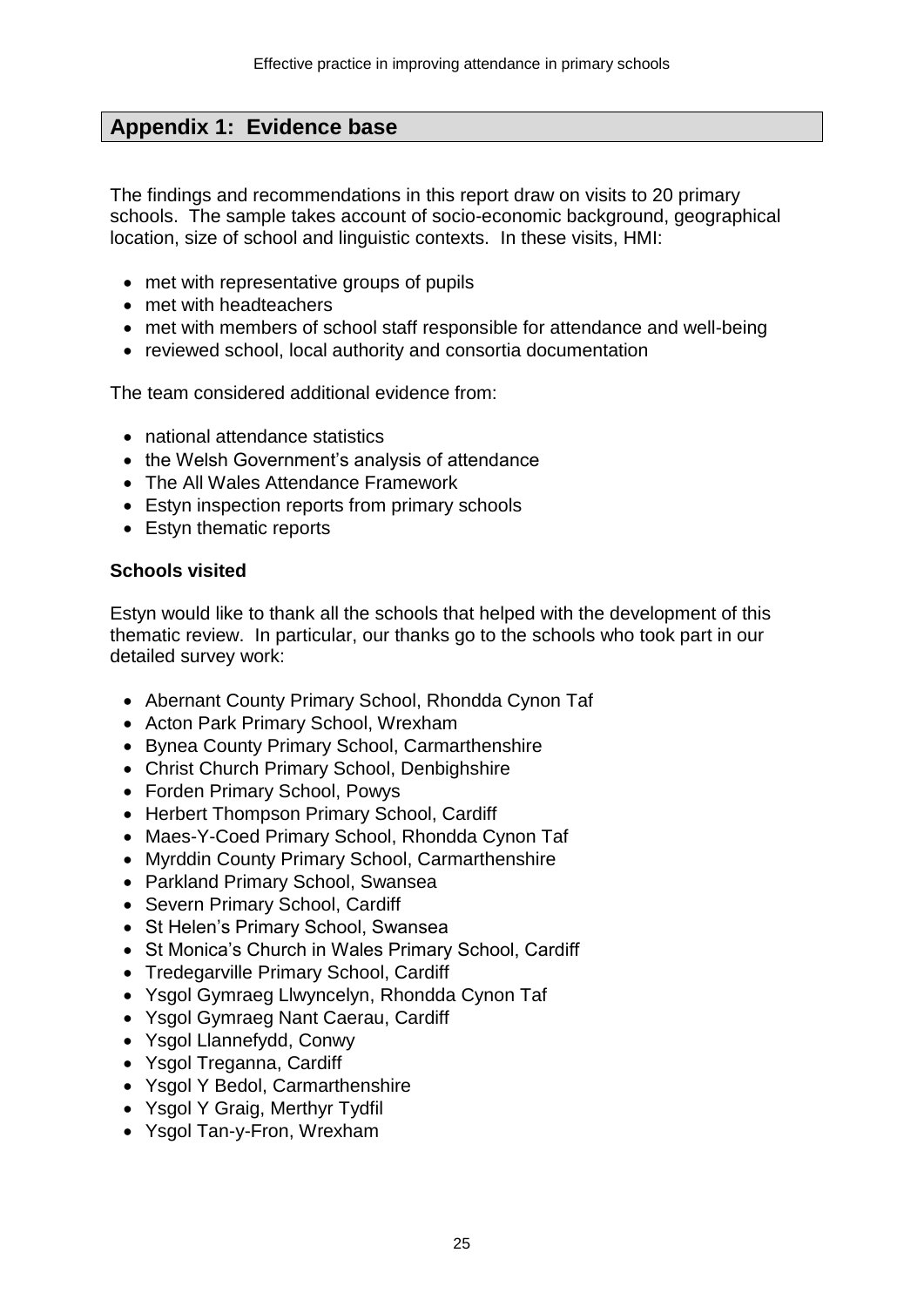# **Appendix 2: Attendance rates at the surveyed schools**

All of the six primary schools quoted within this thematic survey as improving their attendance rates, moved from the bottom 25% or lower 50% in 2011 to the higher 50% or top 25% in 2014 when compared with similar schools.

|                                                        | <b>Attendance rates</b> |       |       |       |
|--------------------------------------------------------|-------------------------|-------|-------|-------|
|                                                        | 2011                    | 2012  | 2013  | 2014  |
| Acton Park Primary School, Wrexham                     | 95.4%                   | 95.7% | 95.5% | 95.8% |
| Parkland Primary School, Swansea                       | 93.7%                   | 94.2% | 94.3% | 95.5% |
| Christchurch Primary School, Rhyl                      | 92.8%                   | 93.8% | 93.6% | 93.6% |
| St Monica's Church-in-Wales Primary School,<br>Cardiff | 91.2%                   | 92.9% | 94.4% | 95.3% |
| St Helen's Primary School, Swansea                     | 90.3%                   | 91.9% | 94.4% | 95.5% |
| Herbert Thompson Primary School, Cardiff               | 91.4%                   | 91.8% | 93.4% | 93.6% |
| Ysgol Gynradd Gymraeg Llwyncelyn, Porth                | 93.2%                   | 94.4% | 95.0% | 95.5% |
| Tredegarville Primary School, Cardiff                  | 91.4%                   | 92.4% | 94.0% | 95.2% |

Source: Pupils' Attendance Record, Welsh Government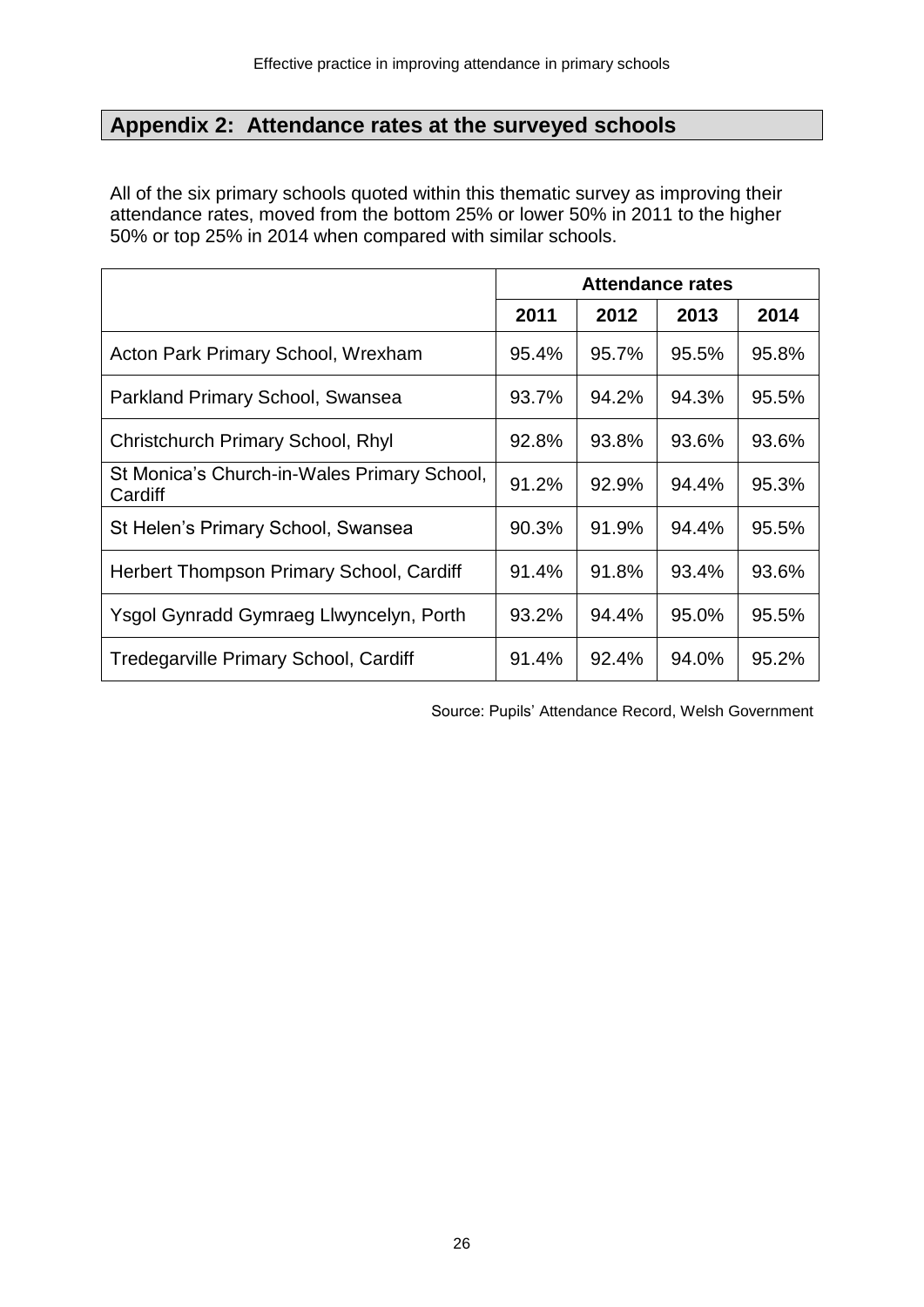### **Appendix 3: Authorised and unauthorised absence**

Unauthorised absence is absence without approval from an authorised representative of the school and includes all unexplained absences. Authorised absence means that the school either has given advanced approval for a pupil of compulsory school age to be away, or has accepted an explanation offered afterwards as justification for absence.

It is important that schools exercise caution in the authorisation of absence. If they are suspicious of the explanation given by parents, the school should further investigate the absence and it should remain unauthorised until the school has clarified the matter to its satisfaction. The decision taken by the school to authorise absence or not, is of critical importance in determining the level of involvement of the Education Welfare Service.

Pupils are not expected to attend school when they are not well enough to do so whether because of short term, long term or recurring illnesses. However, they should not be kept away from school when they are well enough to go to lessons or when they have minor ailments, which do not prevent them from attending. A useful guide is whether the ailment would keep parents and teachers away from work.

It is reasonable for the school to ask the nature of the illness, ask the parent the expected length of absence and make arrangements for the parent to call the school again if the situation changes.

Schools have the right to consider whether to accept the parent/carers position with regard to medical absence as there are occasions when parents report parentally condoned absence to the school as medical absence. If the school has concerns that the illness may not either be genuine or warrant the amount of absence accruing, the school may ask the parent to substantiate the illness by asking to see additional evidence such as an appointment card. However, care should be taken over asking for letters from general practitioners, due to the extra administrative burden this may place on them.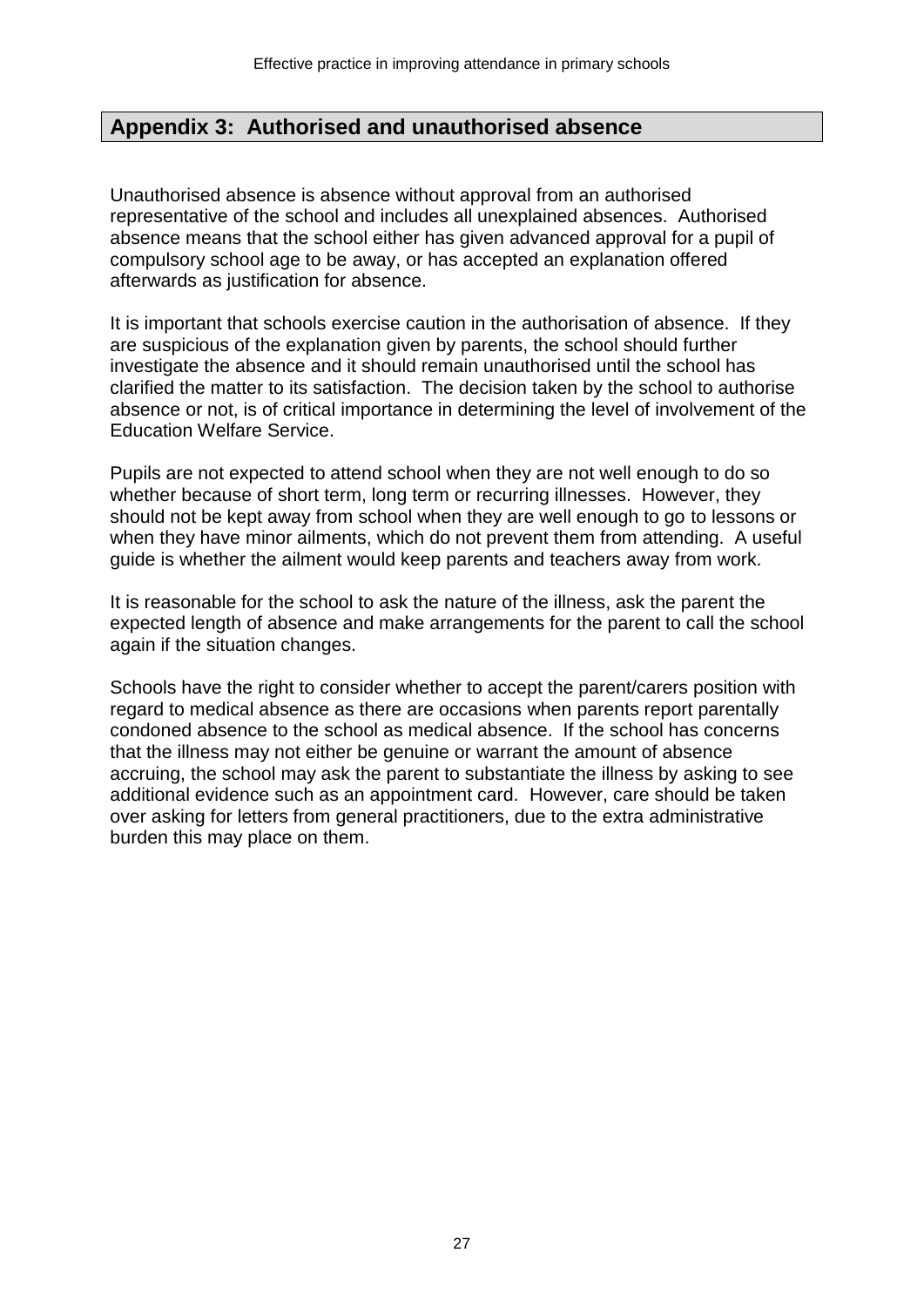### **Appendix 4: The current legal position relating to attendance**

Under section 7 of the Education Act 1996, the parent or carer is responsible for ensuring that their child of compulsory school age receives efficient full-time education that is suitable to their child's age, ability and aptitude and to any special educational needs the child may have.

Regular and punctual attendance of pupils at school is both a legal requirement and essential for pupils to maximise the educational opportunities available to them. In law, an offence occurs if a parent/carer fails to secure their child's attendance at school and that absence is not authorised by the school.

Schools are required under the Education (Pupil Registration) (Wales) Regulations 2010 to take an attendance register twice a day; at the start of the morning session and once during the afternoon session. The accuracy of the register is important in order to support any statutory interventions that may be required.

Under section 437 of the Education Act 1996, local authorities also have a duty to ensure that a child for whom they are responsible is receiving a suitable education either by regular attendance at school or otherwise.

The Education (Pupil Registration) (Wales) Regulations 2010. These Regulations replace, with amendments, the Education (Pupil Registration) Regulations 1995.

Parents do not have an automatic right to withdraw pupils from school for a holiday during term time. In relation to granting a leave of absence from school, these regulations make it clear that the responsibility lies with the headteacher. They state that:

- On application made by a parent with whom the pupil normally resides, the school may grant a leave of absence to enable the pupil to go away on holiday
- Save in exceptional circumstances, a pupil must not be granted more than ten school days leave of absence in any school year

#### **The Education (Penalty Notices) (Wales) Regulations**

These regulations came into force on 2 September 2013. They recognise that attendance at school is essential to improve children's educational prospects and that penalty notices are one option among a number of different interventions available to promote better school attendance.

As a result of these regulations, headteachers have the authority to issue penalty notices in respect of the irregular attendance of a child registered at their school. They may also authorise their deputy and assistant head to do the same. The local authority and the police also have the authority to issue penalty notices under this legislation.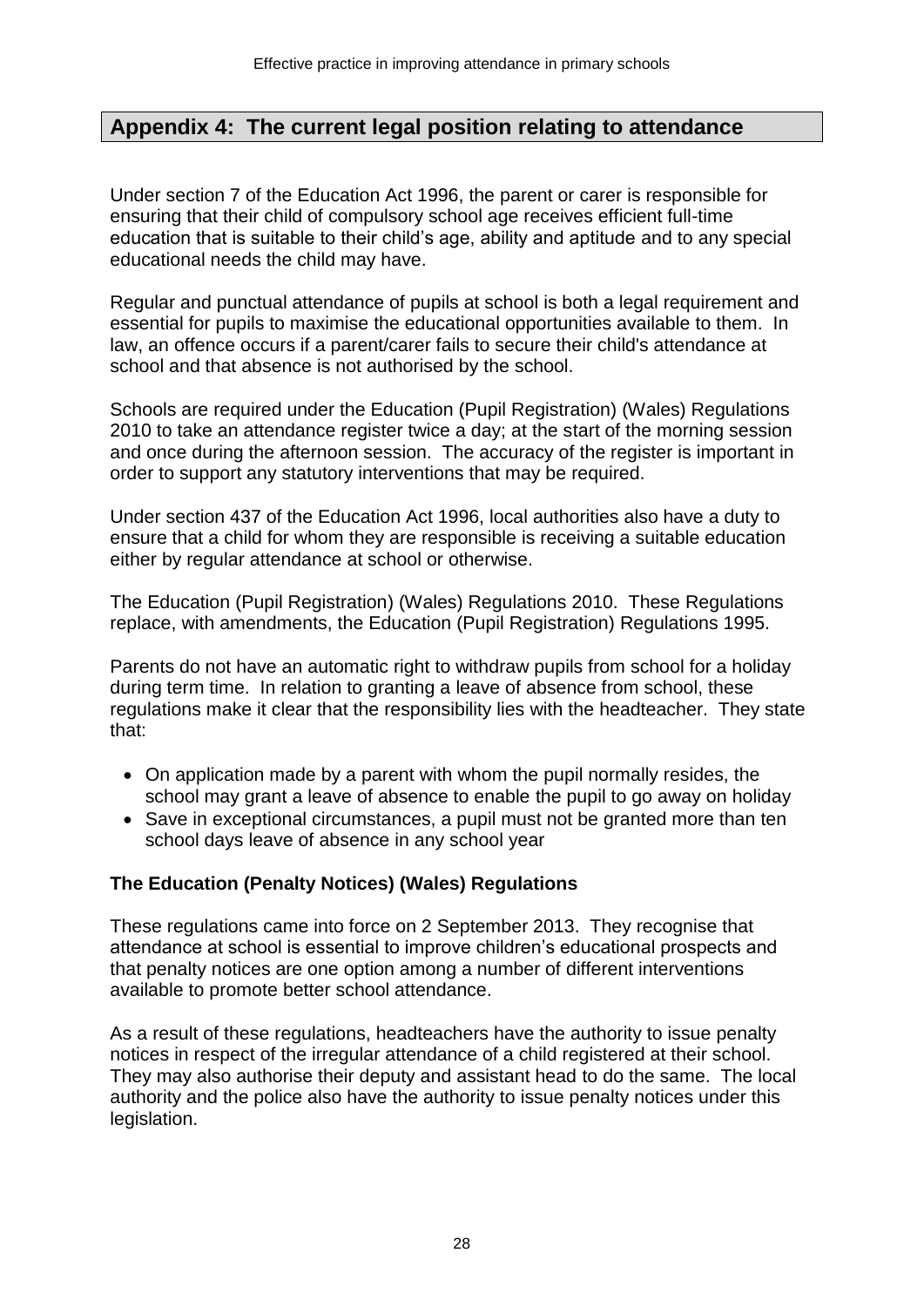The penalty is £60 if paid within 28 days of receipt of the notice, rising to £120 if paid after 28 days but within 42 days of receipt of the notice. 'Guidance on penalty notices for regular non-attendance at school. Guidance document no: 116/2013' provides further guidance.

Guidance on this legislation notes that penalty notices are an additional option that can be used in a wide range of intervention and support strategies to support parents, carers and pupils. The penalty notice measures are designed to support schools and local authorities in ensuring parents and carers fulfil their responsibilities by ensuring their children attend school regularly.

Within this guidance, the Welsh Government also recognises that:

- When a child attends school on a regular basis, they take an important step towards reaching their full potential, and are given the greatest opportunity to learn new things and develop their skills
- Children who miss school can frequently fall behind with their work and do less well in exams
- The more time a child spends around other children, whether in the classroom or as part of a school team or club, the more chance they have of making friends and feeling included, boosting social skills, confidence and self-esteem
- Attendance in schools needs to remain a priority to ensure that children and young people are given the chance to achieve their potential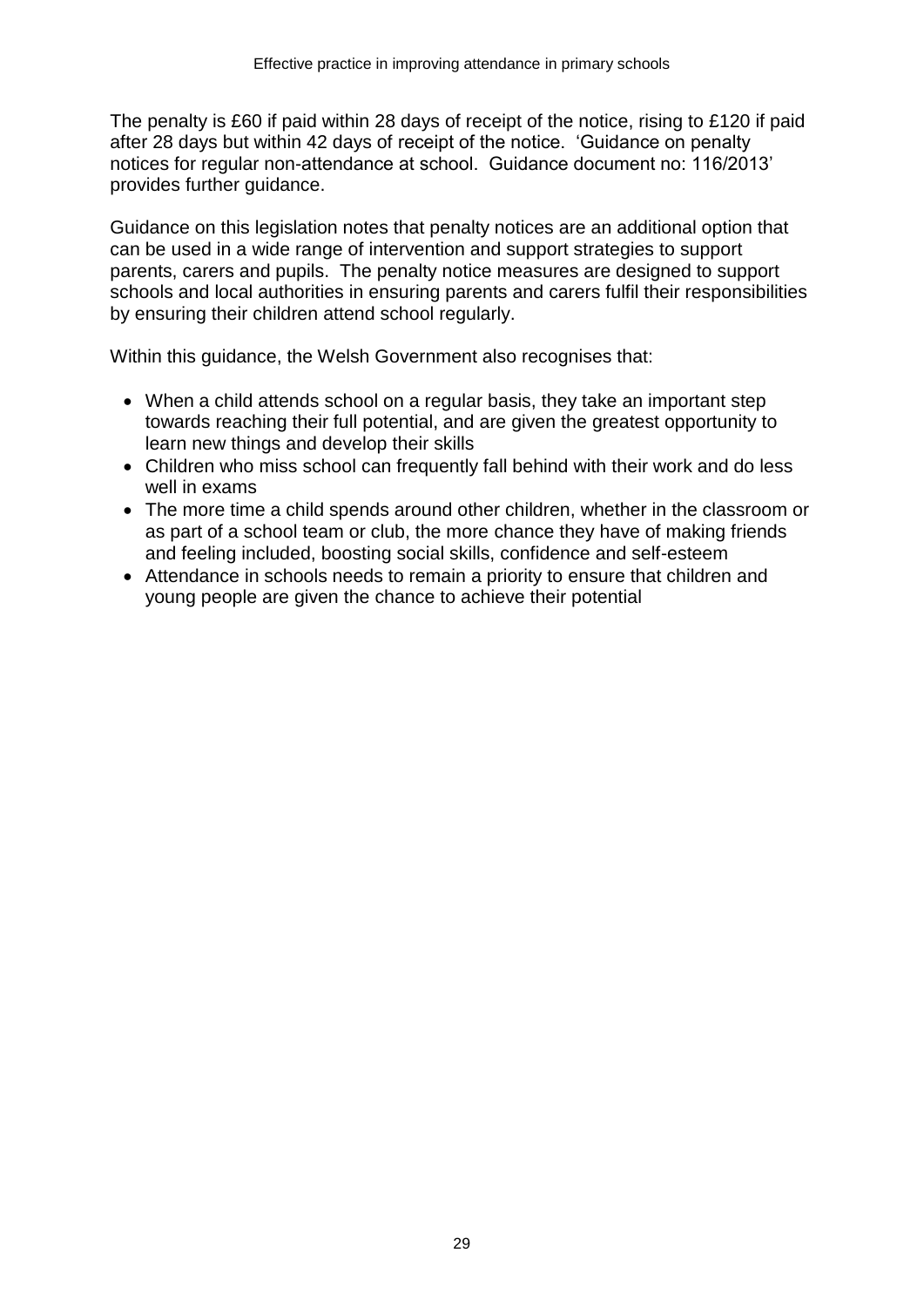# **Appendix 5: Local authority and consortia attendance rates**

|                                 | Percentage of half-day sessions missed due to: |                 |         |         |         |                      |         |         |
|---------------------------------|------------------------------------------------|-----------------|---------|---------|---------|----------------------|---------|---------|
|                                 |                                                | Overall absence |         |         |         | Unauthorised absence |         |         |
| Local authority                 | 2010/11                                        | 2011/12         | 2012/13 | 2013/14 | 2010/11 | 2011/12              | 2012/13 | 2013/14 |
| <b>North Wales</b>              | 5.9                                            | 5.5             | 5.8     | 5.2     | 0.7     | 0.6                  | 0.6     | 0.5     |
| Isle of Anglesey                | 6.5                                            | 5.7             | 5.6     | 5.4     | 0.7     | 0.6                  | 0.6     | 0.5     |
| Gwynedd                         | 5.9                                            | 5.4             | 5.7     | 4.9     | 0.5     | 0.4                  | 0.4     | 0.3     |
| Conwy                           | 5.8                                            | 5.5             | 5.9     | 5.3     | 0.8     | 0.7                  | 0.8     | 0.6     |
| Denbighshire                    | 5.7                                            | 5.5             | 5.7     | 5.2     | 0.7     | 0.6                  | 0.6     | 0.5     |
| Flintshire                      | 6.1                                            | 5.5             | 5.9     | 5.2     | 0.6     | 0.4                  | 0.5     | 0.4     |
| Wrexham                         | 5.7                                            | 5.4             | 5.9     | 5.2     | 0.8     | 0.7                  | 0.7     | 0.6     |
| <b>South West and Mid Wales</b> | 6.9                                            | 6.3             | 6.6     | 5.1     | 0.5     | 0.4                  | 0.4     | 1.1     |
| Powys                           | 6.4                                            | 5.4             | 5.8     | 4.4     | 0.3     | 0.2                  | 0.2     | 0.8     |
| Ceredigion                      | 5.7                                            | 5.1             | 5.7     | 4.4     | 0.6     | 0.5                  | 0.6     | 0.9     |
| Pembrokeshire                   | 6.8                                            | 6.1             | 6.5     | 5.2     | 0.4     | 0.4                  | 0.3     | 1.2     |
| Carmarthenshire                 | 6.9                                            | 6.3             | 6.5     | 5.0     | 0.5     | 0.4                  | 0.4     | 0.8     |
| Swansea                         | 7.1                                            | 6.7             | 7.0     | 5.6     | 0.6     | 0.5                  | 0.6     | 1.4     |
| <b>Neath Port Talbot</b>        | 7.5                                            | 7.0             | 7.0     | 5.4     | 0.4     | 0.3                  | 0.3     | 1.2     |
| <b>Central South Wales</b>      | 7.1                                            | 6.4             | 6.3     | 5.3     | 1.4     | 1.1                  | 1.3     | 1.2     |
| <b>Bridgend</b>                 | 6.8                                            | 6.3             | 6.5     | 5.2     | 0.9     | 0.9                  | 0.8     | 0.8     |
| The Vale of Glamorgan           | 6.3                                            | 5.5             | 5.8     | 4.7     | 1.7     | 1.1                  | 1.0     | 0.7     |
| Rhondda Cynon Taf               | 7.7                                            | 6.9             | 6.6     | 5.5     | 1.4     | 1.0                  | 0.9     | 0.9     |
| Merthyr Tydfil                  | 7.6                                            | 7.1             | 6.7     | 6.1     | 0.6     | 0.2                  | 0.2     | 0.6     |
| Cardiff                         | 7.1                                            | 6.4             | 6.0     | 5.1     | 1.7     | 1.4                  | 2.0     | 1.8     |
| <b>South East Wales</b>         | 6.9                                            | 6.4             | 6.7     | 5.4     | 1.0     | 1.0                  | 1.1     | 1.1     |
| Caerphilly                      | 7.2                                            | 6.9             | 6.8     | 5.6     | 1.3     | 1.1                  | 1.0     | 0.8     |
| <b>Blaenau Gwent</b>            | 7.5                                            | 6.9             | 6.9     | 5.6     | 0.5     | 0.4                  | 0.5     | 1.3     |
| Torfaen                         | 6.8                                            | 6.0             | 6.4     | 5.3     | 0.7     | 0.9                  | 1.3     | 1.1     |
| Monmouthshire                   | 5.6                                            | 5.3             | 5.6     | 4.2     | 0.2     | 0.2                  | 0.2     | 0.6     |
| Newport                         | 7.0                                            | 6.6             | 7.0     | 5.8     | 1.6     | 1.5                  | 1.8     | 1.7     |
| Wales (a) (b)                   | 6.7                                            | 6.2             | 6.3     | 5.2     | 0.9     | 0.7                  | 0.9     | 1.0     |

### **Absenteeism by pupils of compulsory school age in all maintained primary and special schools, by local authority and regional consortia**

Source: Pupils' Attendance Record, Welsh Government, 2014.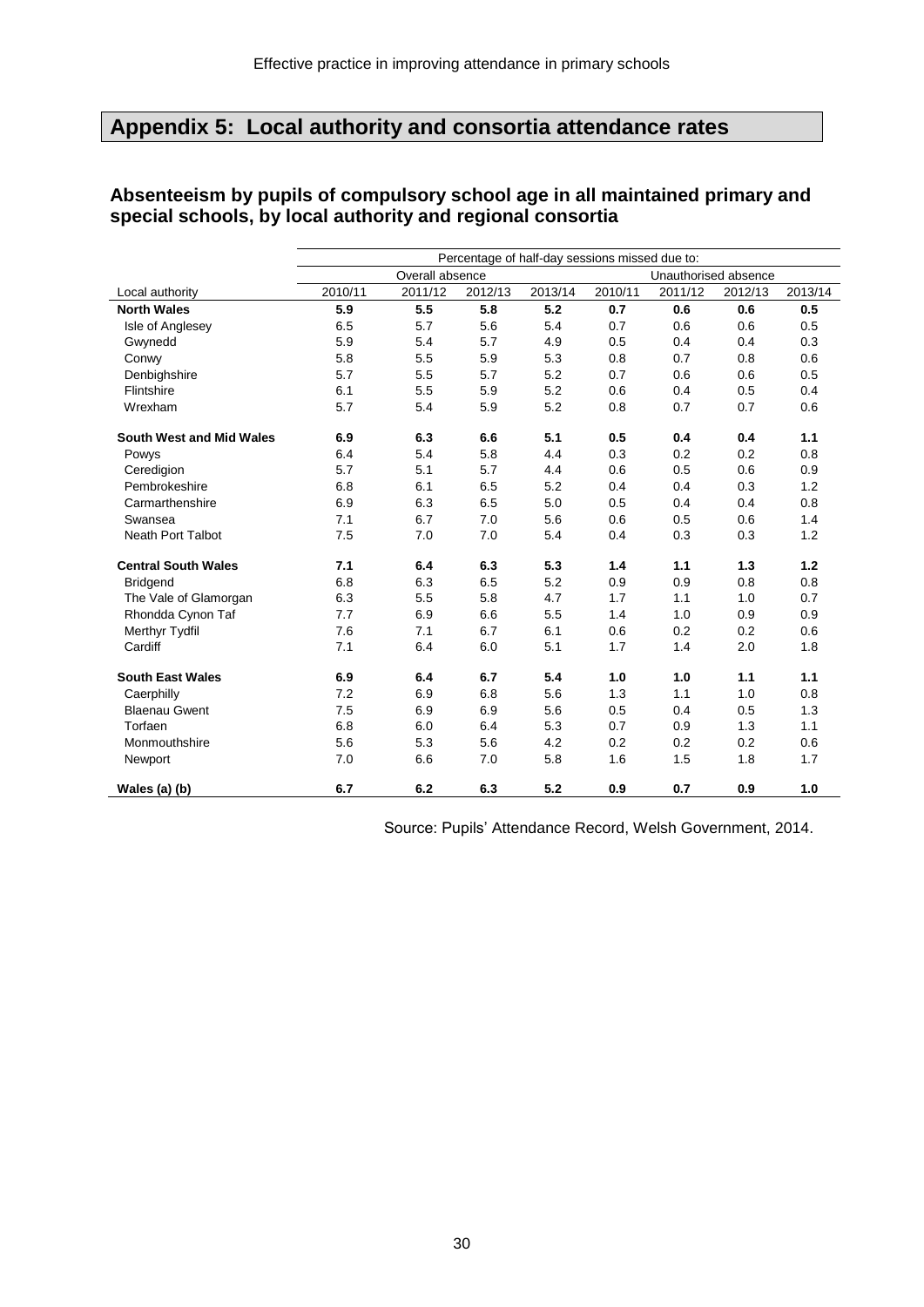Overall Absenteeism - Wales



Source: Welsh Government, 2014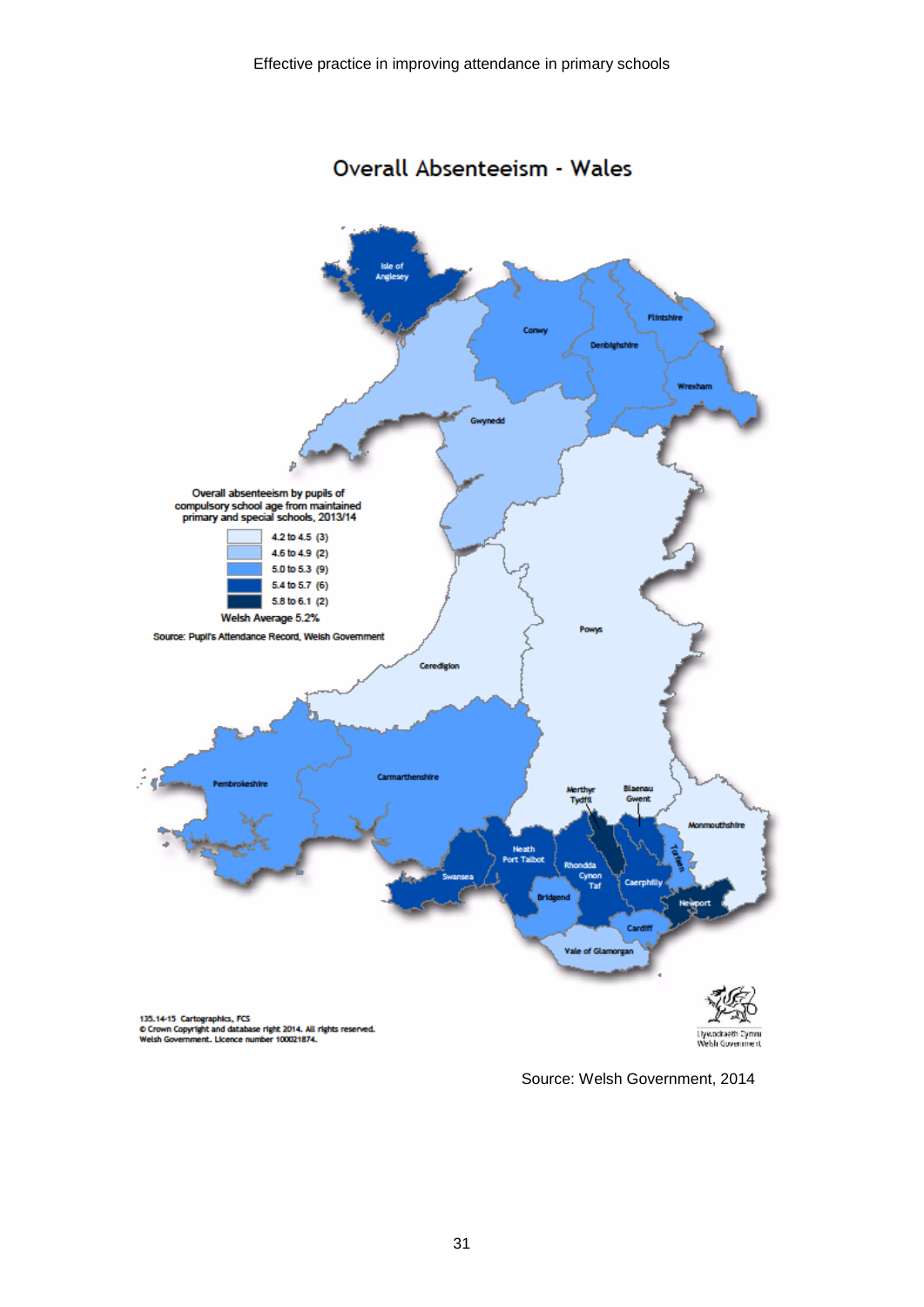### **Reference list**

Estyn (2006) *Improving Attendance.* Cardiff: Estyn. [Online]. Available from: [http://www.estyn.gov.uk/english/docViewer/172781.7/improving-attendance-](http://www.estyn.gov.uk/english/docViewer/172781.7/improving-attendance-2006/?navmap=30,163)[2006/?navmap=30,163,](http://www.estyn.gov.uk/english/docViewer/172781.7/improving-attendance-2006/?navmap=30,163) [Accessed 21 May 2015].

Great Britain (1996) *Education Act 1996.* [Online]. Available from: <http://www.legislation.gov.uk/ukpga/1996/56/contents> [Accessed 21 May 2015].

Great Britain, Department for Education (2014) *Pupil absence in schools in England: 2012-2013.* London: Department for Education. [Online]. Available from: [https://www.gov.uk/government/uploads/system/uploads/attachment\\_data/file/29513](https://www.gov.uk/government/uploads/system/uploads/attachment_data/file/295132/SFR09_2014_Text.pdf) [2/SFR09\\_2014\\_Text.pdf](https://www.gov.uk/government/uploads/system/uploads/attachment_data/file/295132/SFR09_2014_Text.pdf) [Accessed 21 May 2015].

Northern Ireland, Department of Education (2014) *Attendance at grant-aided primary, post-primary and special schools 2012/13: Detailed statistics.* Bangor: Department of Education. [Online]. Available from: [http://www.deni.gov.uk/attendance\\_at\\_grant](http://www.deni.gov.uk/attendance_at_grant-aided_primary__post-primary_and_special_schools_2012_13__detailed_statistics_final.pdf)[aided\\_primary\\_\\_post-](http://www.deni.gov.uk/attendance_at_grant-aided_primary__post-primary_and_special_schools_2012_13__detailed_statistics_final.pdf)

primary and special schools 2012 13 detailed statistics final.pdf [Accessed 21 May 2015].

*The Education (Penalty Notices) (Wales) Regulations* (2013) SI 2013/1983 (W.193). [Online]. Available from:<http://www.legislation.gov.uk/wsi/2013/1983/contents/made> [Accessed 21 May 2015].

*The Education (Pupil Registration) Regulations* (1995) SI 1995/ 2089. [Online]. Available from:<http://www.legislation.gov.uk/uksi/1995/2089/contents/made> [Accessed 21 May 2015].

*The Education (Pupil Registration) (Wales) Regulations* (2010) SI 2010/1954 (W.187). [Online]. Available from: <http://www.legislation.gov.uk/wsi/2010/1954/contents/made> [Accessed 21 May 2015].

The Scottish Government (2013) *Attendance and Absence 2012/13: Supplementary*  data. [Online]. Available from: [http://www.gov.scot/Topics/Statistics/Browse/School-](http://www.gov.scot/Topics/Statistics/Browse/School-Education/AttendanceAbsenceDatasets)[Education/AttendanceAbsenceDatasets](http://www.gov.scot/Topics/Statistics/Browse/School-Education/AttendanceAbsenceDatasets) [Accessed 21 May 2015].

Welsh Government (2011) *Strategies for schools to improve attendance and manage lateness.* Welsh Assembly Government. [Online]. Available from: <http://gov.wales/docs/dcells/publications/110308section3en.pdf> [Accessed 21 May 2015].

Welsh Government, Department for Education and Skills (2013) *Guidance on penalty notices for regular non-attendance at school.* Welsh Government. (Doc: 116/2013) [Online]. Available from: [http://gov.wales/docs/dcells/publications/130925-guidance](http://gov.wales/docs/dcells/publications/130925-guidance-regular-non-attendance-en.pdf)[regular-non-attendance-en.pdf](http://gov.wales/docs/dcells/publications/130925-guidance-regular-non-attendance-en.pdf) [Accessed 21 May 2015].